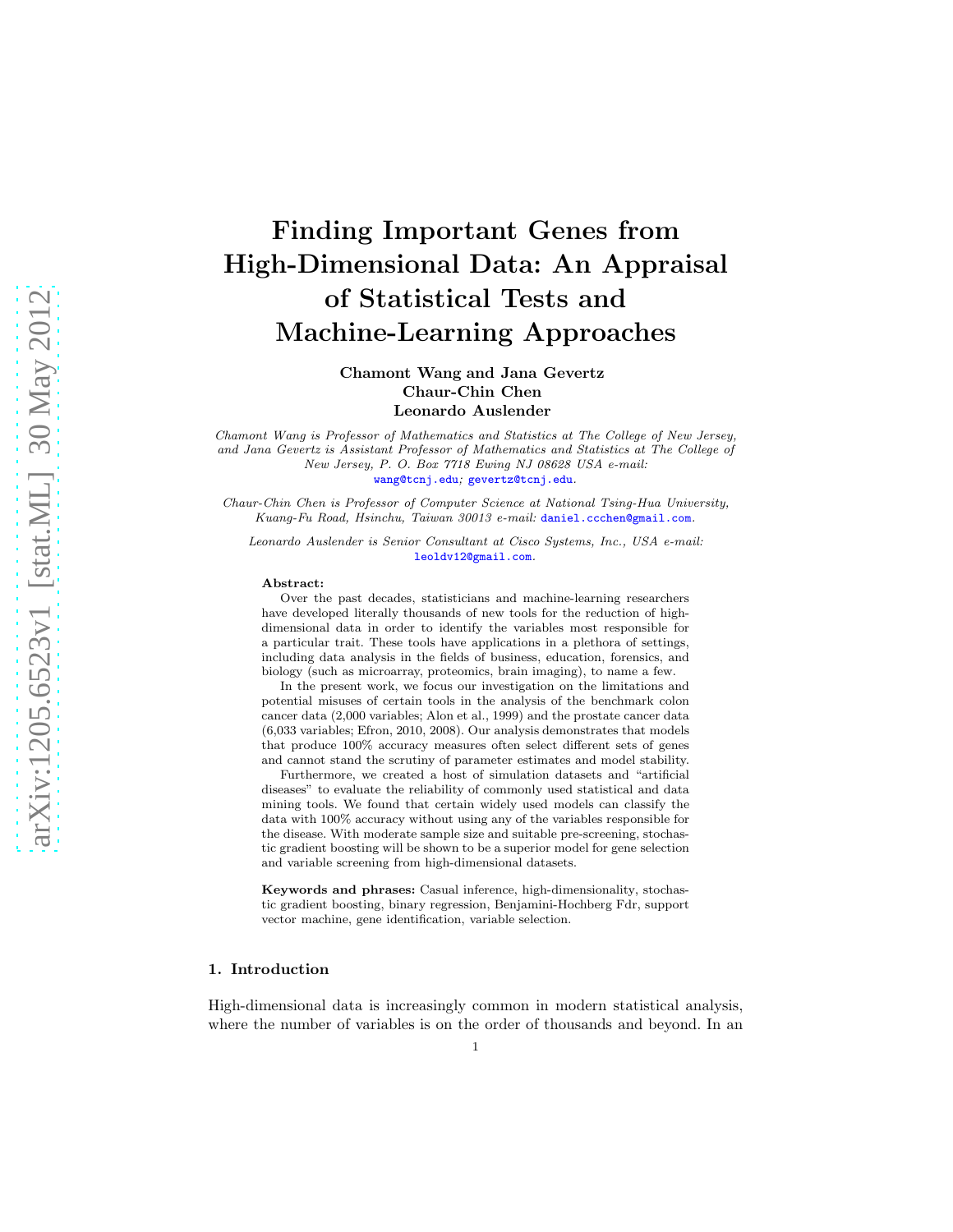international competition on the analysis of breast cancer, the raw data has  $p =$ 32, 670 bins for predictors (Hand, 2008). At the Center for Cancer Research, the proteomic data for ovarian cancer has  $p = 360,000$  predictors and it is free for anyone to download ([http://home.ccr.cancer.gov/ncifdaproteomics/OvarianCD\\_PostQAQC.zip](http://home.ccr.cancer.gov/ncifdaproteomics/OvarianCD_PostQAQC.zip)). In a bankruptcy application, Foster and Stine  $(2004, JASA)$  used  $p = 67,000$ predictors in their model. Efron (2008, 2010) mentioned  $p = 6,000$  for microarray gene expression data,  $p = 15,445$  for imaging processing, and  $p > 500,000$ for SNP analysis. In a different area of application, a *New York Times* article (October 30, 2005) reported that Google utilizes millions of variables about its users and advertisers in its predictive modeling to deliver the message to which each user is most likely to respond. Furthermore, in the field of astrostatistical applications, Efron (2008) mentioned  $p = 10^{10}$ , which would dwarf other data and is probably qualified to be called Mother of High-Dimensional Data.

In certain areas of *predictive modeling* with high-dimensional data, statistical methods and machine-learning tools appear to be doing very well, but in other applications where *causal inferences* are involved, the results are often less than satisfactory. Shmueli (2010, *Statistical Science*) asked the question, "To Explain or to Predict?", and emphasized that "the type of uncertainty associated with explanation is of a different nature than that associated with prediction" (a la Helmer and Rescher, 1959). Here explanatory modeling refers to the statistical analysis of cause-and-effect. The focus of our study is an extension of this effort.

For this purpose, we found that the field of gene identification provides an excellent framework to discuss a number of issues related to the limitations and potential misuses of causal inference from high-dimensional data.

The datasets in our study are taken from the field of microarray gene identification. This technology is a powerful tool for measuring the relative expression level of thousands of genes in a single experiment. In particular, every cell in an organism expresses its own set of genes. Skin cells express different genes than bone cells, and colon cancer cells express different genes than normal colon cells. Therefore, one way to determine what genes cause a particular trait or disease is to compare the genes expressed in one cell type to those expressed in the other cell type.

Microarrays allow this kind of comparative study to take place on a very large scale: the expression level of thousands of genes can be compared across cell types. In this study, our goal is to identify those genes that are differentially expressed in cancer, as these differentially expressed genes may actually be the cause of cancer formation and progression. In order to do this, the hundreds to hundreds of thousands of data points collected in microarray experiments need to be analyzed using sound and robust statistical methods.

Given the massive size of the datasets, and the number of statistical techniques available for analysis, the field has attracted an enormous amount of attention from researchers around the globe. A survey of the literature reveals that there is a huge variety of techniques for selecting genes whose aberrant expression correlates with a particular tissue type or disease state. These techniques can be roughly grouped into the following two categories: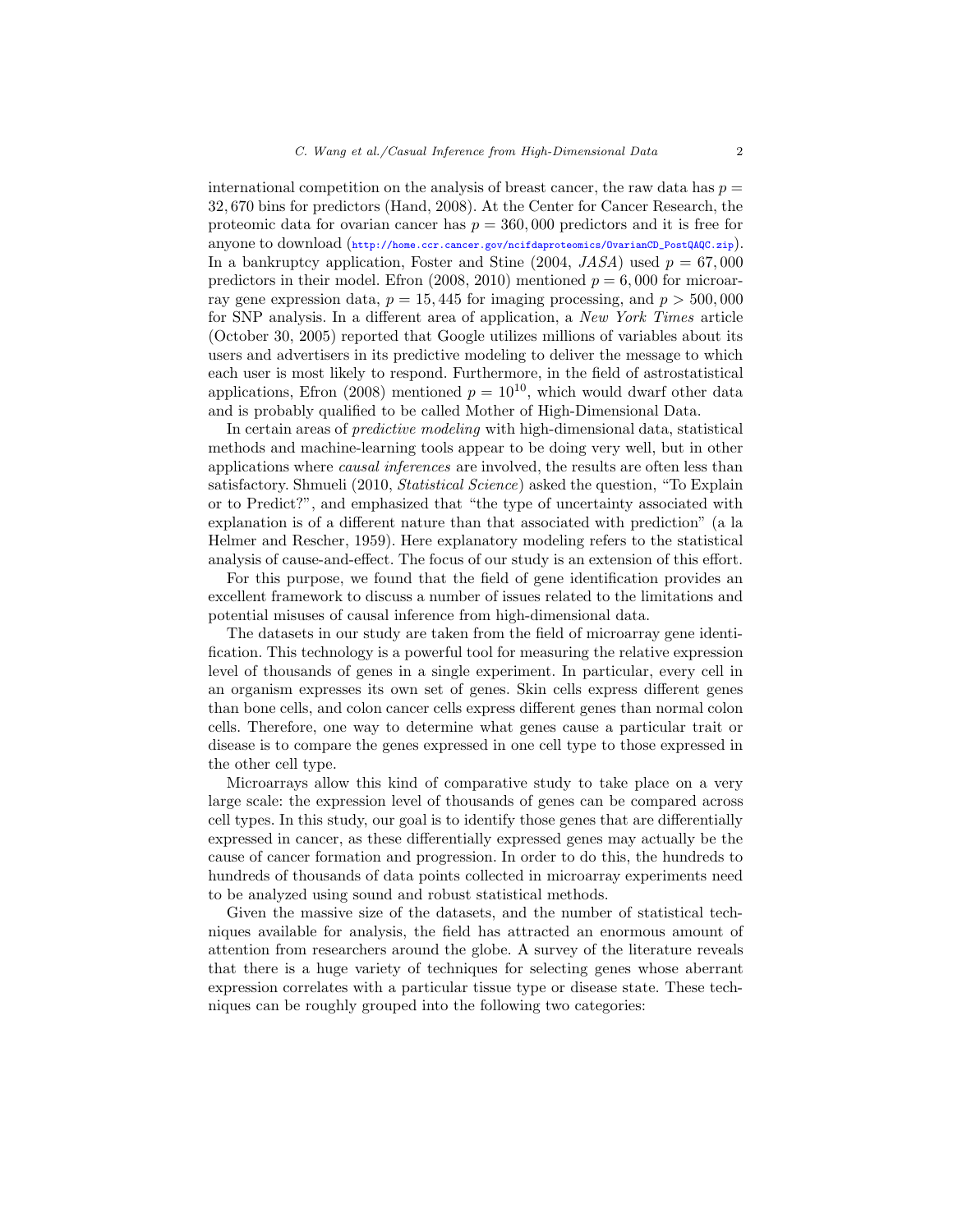- *Multiple hypothesis testing* that includes t-tests, the Bonferroni correction, false discovery rates, empirical Bayes, Sidak method, Q-values, mid pvalues, platform p-value, F-test, two-step non-parametric statistical analysis, regularized t-test, hierarchical lognormal-normal model, etc. For references, see for instance Leek and Storey (2011), Efron (2011, 2010, 2008), Bar et al. (2010), Storey (2010), Ferreira1 and Zwinderman (2006), Dudoit, Shaffer and Boldrick (2003), Sierra and Echeverria (2003), Guyon and Elisseeff (2003), Benjamini and Hochberg (1995), etc.
- *Statistical models and machine-learning methods* that includes logistic regression, ANOVA, support vector machines, neural networks, random forests,  $k$ -nearest neighbors, diagonal linear discriminant analysis, naïve Bayes, nearest centroid, rough set, emerging pattern, a genetic-algorithmbased Fisher's discriminant analysis, Mahalanobis decorrelation, latent class analysis, Laplace approximated EM microarray analysis, pathway analysis, neighborhood mutual information, fuzzy mutual information, and numerous other variations. For references, see for instance Huang et al. (2011), Zuber and Strimmer (2011), Wang and Simon (2011), Bar et al. (2010), Hu et al. (2010), Mongan et al. (2010), Cordell (2009), Lee et al. (2008), Dean and Raftery (2008), Ma and Huang (2007), Guyon and Elisseeff (2003), etc.

In addition, there are countless references within each of the above categories. Furthermore, each technique in the above lists can have endless variations. For instance,

- In their paper, "Should We Abandon the  $t$ -test in the Analysis of Gene Expression Microarray Data," Jeanmougin et al. (2010) considered eight different tests representative of various modeling strategies in gene expression data: ANOVA (homoscedastic), Welch's t-test (heteroscedastic), RVM (homoscedastic), limma (homoscedastic and based on a Bayesian framework) and SMVar (heteroscedastic and based on structural model), plus two non-parametric approaches with the Wilcoxon's test and the SAM test.
- Regression-based methods would include sliced inverse regression, correlated component regression, lasso regression, the elastic net, non-negative garrote method, etc. Among these methods, in the area of lasso regression, there are nine different methods in a MATLAB toolbox by Liu et al. (2009), and for each method one can define the penalty functions in multiple ways to generate new models (<http://www.public.asu.edu/~jye02/Software/SLEP/>). It is conceivable that one may find countless other variations in the literature.
- In the area of support vector machines (SVM), there are at least 25 different kernels

(<http://crsouza.blogspot.com/2010/03/kernel-functions-for-machine-learning.html>). With some modifications and hybridizations, it would be straightforward

to generate hundreds of additional kernels without knowing which one is best suited to analyze the data at hand.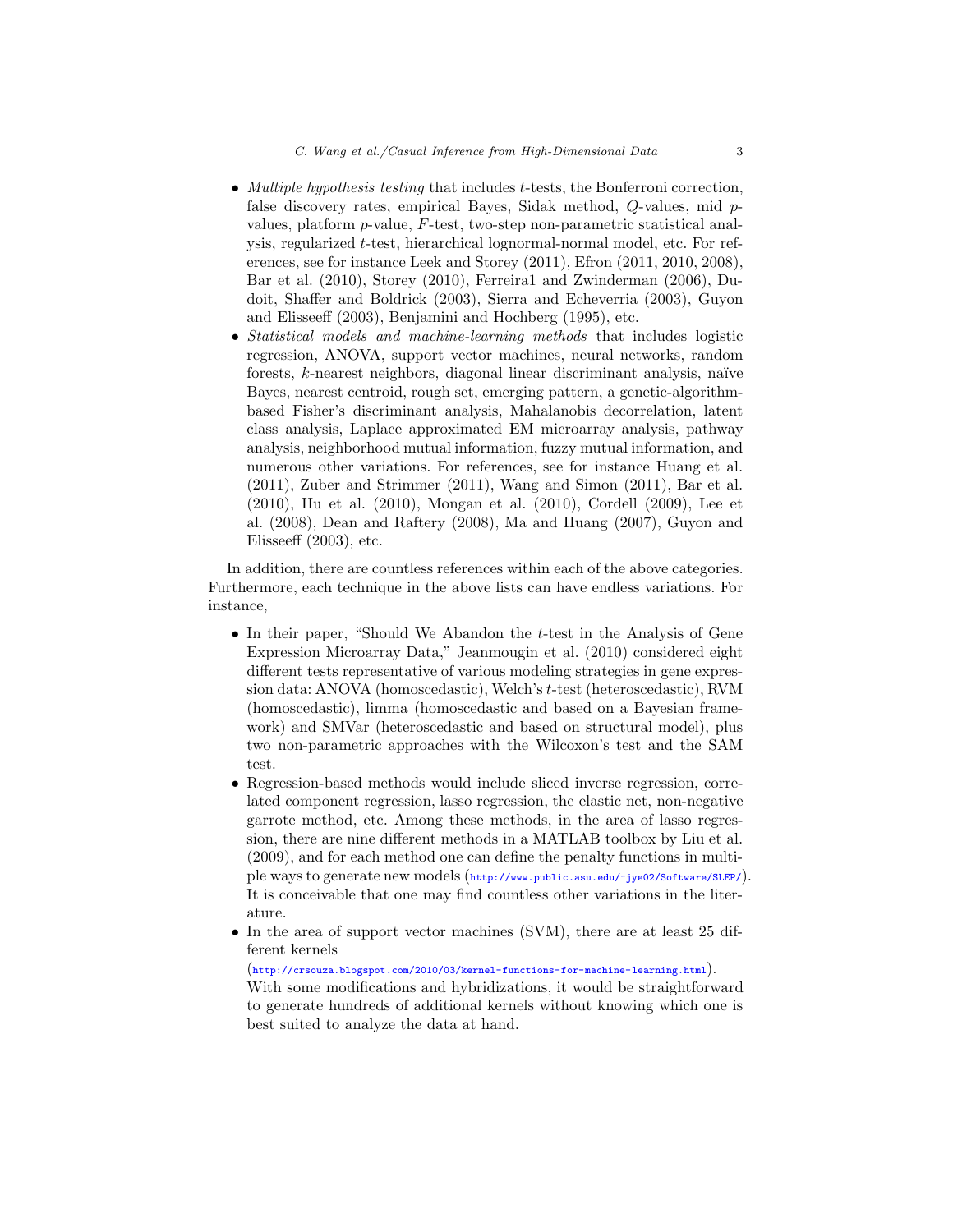- The well-known CART method, classification and regression tree, as laid out in Breiman, Friedman, Olshen, and Stone (1983) has endless variations in the machine-leaning literature including Gini index, chi-square criterion, entropy, genetic-algorithm tree (Cha and Tappert, 2009), and neural-network tree (SAS, 2003). The techniques can easily fill up a huge volume to greet a biologist or to send him/her down the wrong path when it comes to analyzing a high-dimensional dataset.
- Neural Network models have even more variations than CART: multilayer perceptrons (MLPs), radial basis function (RBF) networks, and many other forms of network architectures. SAS, a software package, provides nine different kinds of architectures, fourteen different kinds of error functions, eight different kinds of combination functions, and twelve different kinds of activation functions. There are a lot more in scholarly publications (see e.g., a 2009 book by Pereira and Rao titled, *Data Mining using Neural Networks: A Guide for Statisticians*). A Google search of "neural network architecture" (with quotations marks) rendered 3,130,000 results, with more coming every day.

The situation reminds us the famous example from 1972 where 10,465 techniques were constructed in the estimation of a statistical quantity called the location parameter (Stigler, 2010, a la Andrews et al., 1972). For the modernday gene hunt, the number of techniques available is equally endless.

A natural question is: how reliable are these statistical tests and modeling techniques? Specifically, one may ask whether the models are stable, whether they are consistent, and whether it is true that "the increased level of algorithmic complexity does not always translate to improved biological understanding" (Mongan et al., 2010). Along the same line of inquiry, Wang and Simon (2011, p. 22, Table 5) found that many tools achieved high prediction accuracies, yet did so using different important genes for the same disease. In an earlier study, Efron (2008, p. 7) pointed out that

The prostate data has  $E(Fdr) = 0.68$ , indicating low power [here  $E(Fdr) =$  the expected value of false discovery rate]. If the whole study were rerun, we could expect a different list of 50 likely nonnull genes, barely overlapping with the first list.

In short, the scientific literature focused on the identification of relevant genes from microarray data is vast and not necessarily reliable. Consequently, the main objective of this article is to evaluate some widely-used statistical tests and machine-learning approaches in the analysis of microarray data. Specifically, we look at two microarray datasets (detailed below) and we generate sets of simulated microarray data for which the genes that contribute to the diseased state are known. We employed several well-known statistical methods to identify the differentially expressed (important) genes and classify the datasets. Based on the results for the experimental and simulated datasets, we make recommendations on the statistical methods we find to be the most reliable.

Our study was motivated by two datasets that are widely known in the field of cancer research: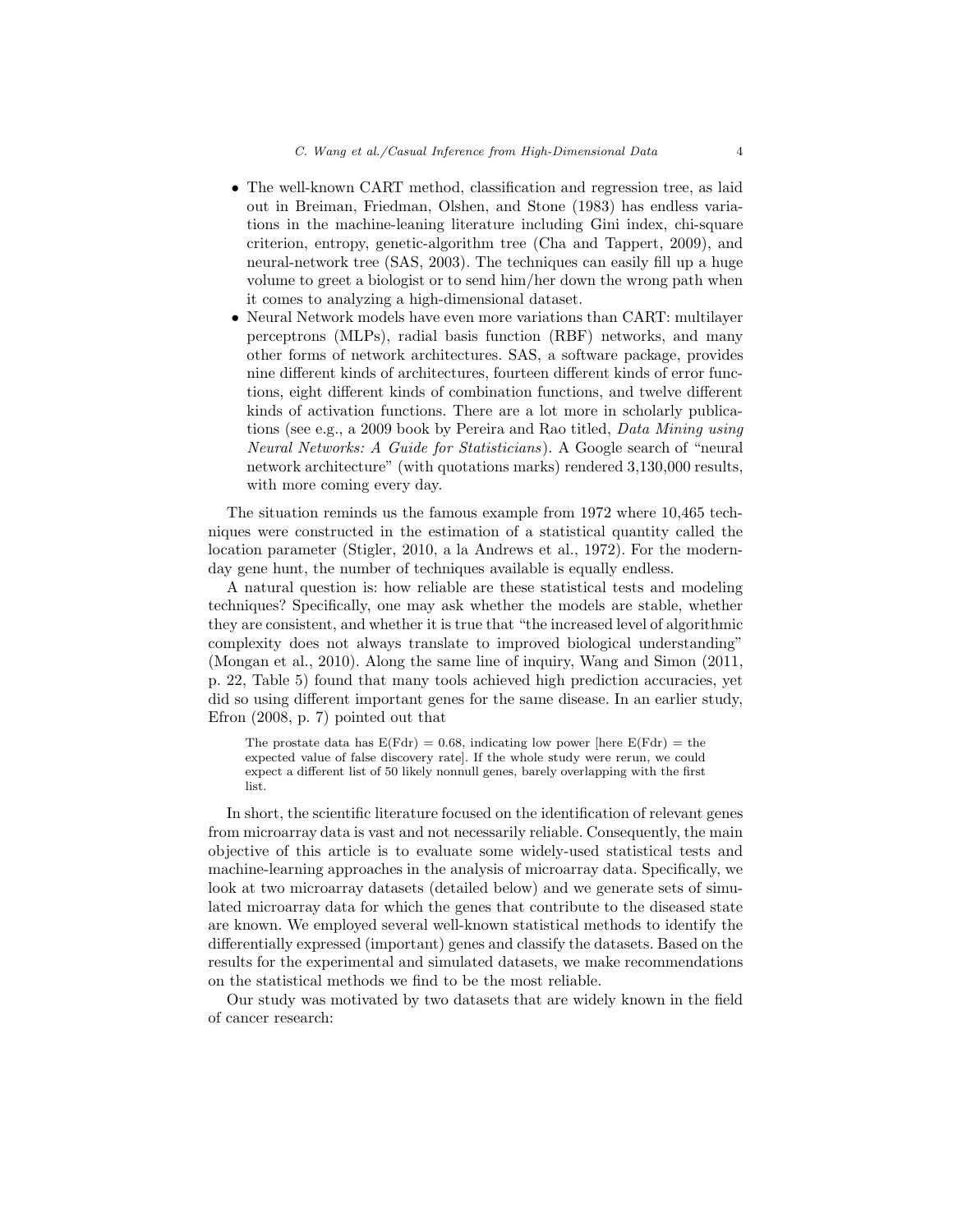- Colon cancer from Alon et al., (1999). The data consists of 2,000 genes and 62 patients, 40 who have colon cancer, and 22 who do not.
- Prostate cancer from Singh et al. (2002). The data consists of 6,033 genes and 102 patients, 52 who have cancer and 50 who are healthy.

In Section 2, we review previous results from the colon cancer data and then present new results on other models that outperform the original results in terms of accuracy and the number of genes selected. Furthermore, we discuss the merits and potential pitfalls of the top models we tested on both the colon and prostate cancer data, cautioning that even the results from these top models may be deceiving under certain conditions. In Section 3, the top models undergo further scrutiny when we test their performance in a variety of scenarios using simulated data. The results of analyzing the simulated data further strengthen our belief that several popular models may mislead investigators analyzing microarray data. In Section 4, the relationship between sample size, number of genes and statistical reliability is explored in depth. Our analysis suggests that gradient boosting is a significantly better tool than the others explored, and that the sample size used in some microarray experiments is not sufficiently large for most statistical methods to accurately and consistently select the most important genes to classify the data.

## 2. The Reliability of Statistical Methods (I): Results from Real Datasets

## *2.1. Three Statistical Methods for Analyzing Microarray Data*

In this Section, we review previous statistical analyses of the colon cancer dataset. We then compare the performances of our models with these previouslypublished results. Much to our delight, some of our models achieved 100% accuracy in classifying the data in multiple runs with different random splits of the data into training and validation purposes. In addition, our models achieved this accuracy using fewer genes than most previously-published analyses. However, our further investigations indicate that the models are not reliable, as will be seen in the subsequent discussions.

Table 1 (see next page) presents a brief summary of the previous analysis of the colon cancer dataset. We note that the models attempt to classify a sample as cancerous or normal using anywhere from 5 to 2,000 genes, and the error rates range from 11.3% to 34%.

The first statistical method we used to analyze the colon cancer microarray data was that of partial least squares (PLS) with leave-one-out cross-validation. Here leave-one-out means that, given  $n$  observations, the model was trained using n−1 data points, and the model was used to predict whether the remaining data is representative of cancer or no cancer. The model was run  $n$  times by altering which  $n-1$  of the n data points were used for training, and which dataset was being classified as cancerous or normal based on the trained model.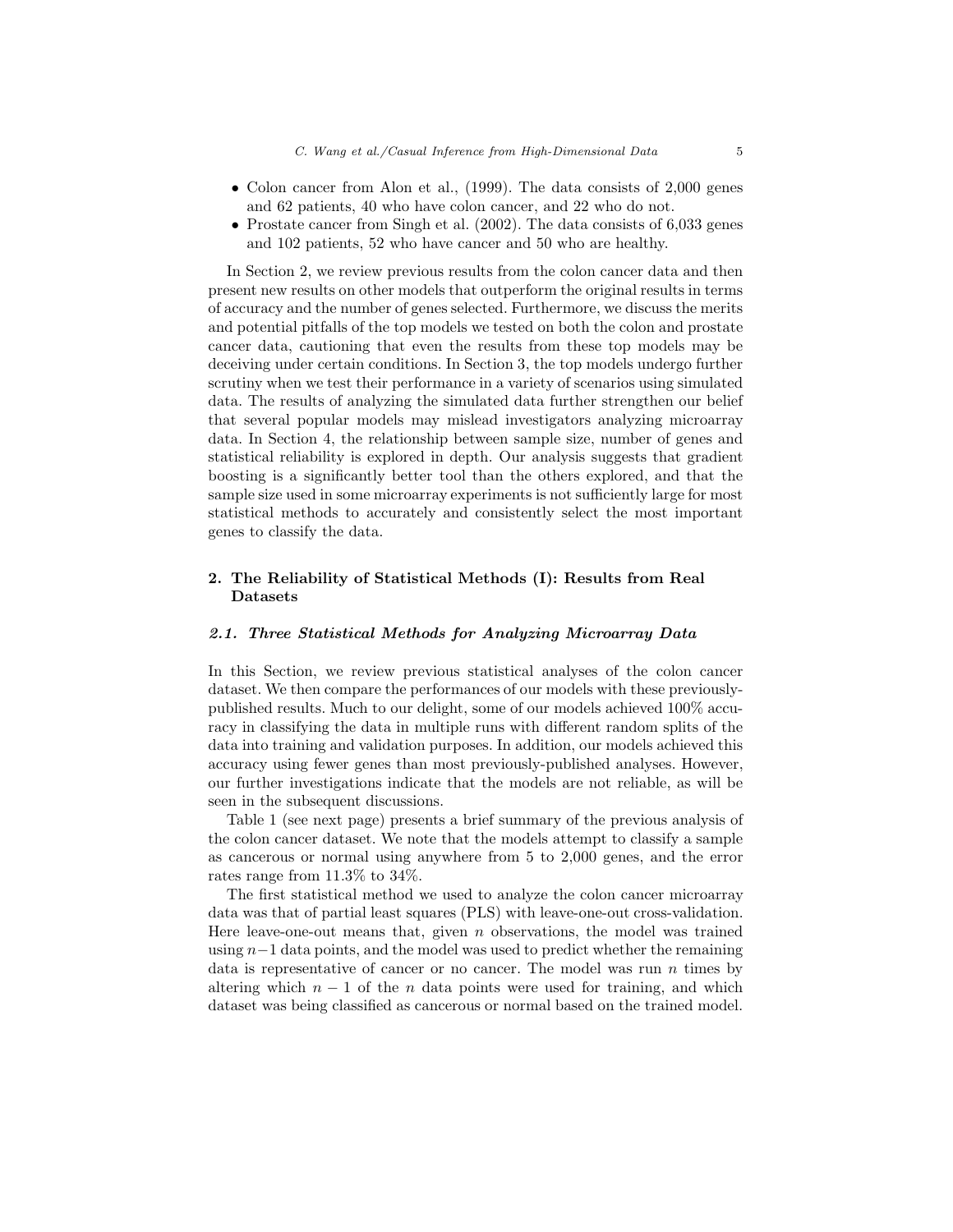|                                   | Variable        | $#$ of Genes | Prediction |
|-----------------------------------|-----------------|--------------|------------|
|                                   | Selection       | Selected     | Error      |
| Blind Bet (No Model)              |                 | 2000         | 33%        |
| Alon et al. (1999)                |                 |              |            |
| Proc. Natl. Acad. Sci             | clustering      | 500          | n/a        |
| Weston et al. $(2001)$            |                 |              |            |
| Adv Neural Informat               | SVM             | 15           | 11.4%      |
| Guyon et al. $(2002)$             |                 |              |            |
| Machine Learning                  | SVM             | 8            | 34%        |
| Weston et al. $(2003)$            |                 |              |            |
| J. Machine Learning               | kernel methods  | 20           | 13.7%      |
| Su et al. (2002)                  |                 |              |            |
| Bioinformatics                    | $t$ -tests, SVM | 100          | n/a        |
| Do et al. $(2005)$                |                 |              |            |
| J. Royal Stat Soc.                | Fdr             | 1938         | n/a        |
| Ma et al. (2007)                  |                 |              |            |
| <b>BMC</b> Bioinformatics         | Lasso           | 19           | 12.9%      |
| Lee et al. $(2008)$               |                 |              |            |
| J. Biopharmaceut. Stat            | $SVM(1-norm)$   | 8            | $11.3\%*$  |
| Lee et al. $(2008)$               |                 |              |            |
| J. Biopharmaceut. Stat            | SVM (IFFS)      | 5            | $11.3\%*$  |
| Bar et al. $(2010)$               |                 |              |            |
| <i><b>Statistical Science</b></i> | Laplace EM      | 61           | n/a        |

TABLE 1 A brief summary of the journal results on the colon cancer data.

Quite impressively, when PLS selected the nine most important genes, the leaveone-out prediction error was  $0\%$  (Table 2, see next page). This indicates that the model could always correctly classify the one microarray dataset that was not used for training purposes.

Before running the PLS models to get the data shown in Table 2, the original 2,000 genes in the dataset were prescreened by an R-square variable selection procedure which selected only 25 genes from the larger pool. The R-square procedure is one of many prescreening techniques available for reducing the dimensionality of a dataset before searching for the most important genes (Guyon and Elisseeff, 2003). This prescreening procedure is essential, as PLS does not perform reliably using thousands of predictors at a time. The genes that were selected from the R-square variable selection procedure are then used in the subsequent runs of the partial least squares model. The default PLS with 25 genes achieved 0% error rate, meaning it always correctly classified whether the remaining data set represented cancer or no cancer. We then used a stepwise elimination process to cut the low-ranking genes from the model. We found that the 16 lowest-ranking genes of the 25 prescreened genes could be eliminated from the model without impacting predictions: that is, using only the 9 genes whose expression varies the most between cancer and no cancer, the error rate of PLS is 0%. However, if we cut down to the top 8 genes, the error rate went up slightly to 3.2%.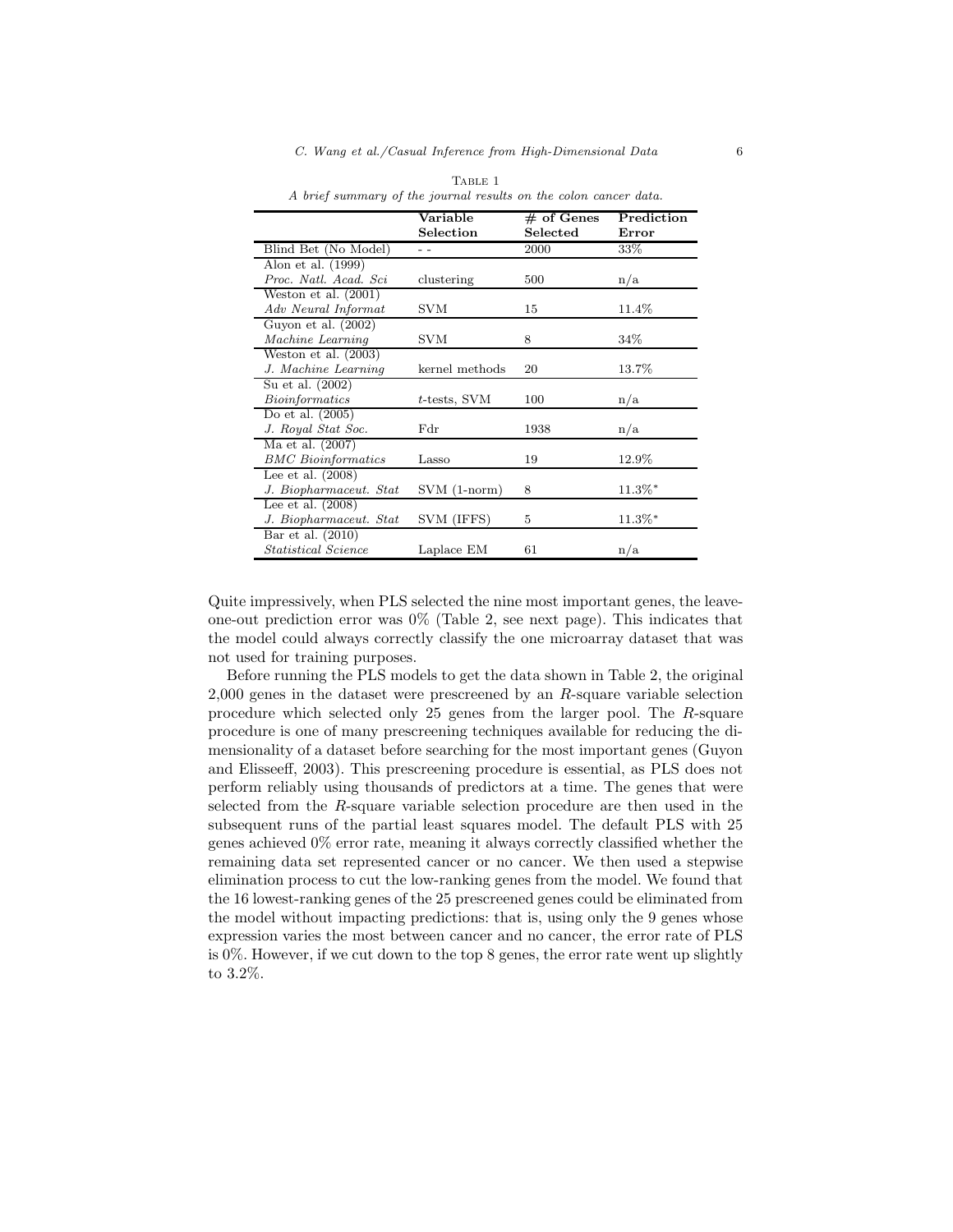| PLS achieved 0% error rate on the colon cancer data with 9 genes (PLS-1). If we cut the       |
|-----------------------------------------------------------------------------------------------|
| least important gene from the list of 9 to get 8 genes ( $PLS-2$ ), the error rate goes up to |
| 3.2%, still significantly better than those in Table 1.                                       |

|              | $#$ of Genes<br>Selected | Leave-One-Out<br><b>Prediction Error</b> |
|--------------|--------------------------|------------------------------------------|
| PLS-1        |                          | $0\%$                                    |
| <b>PLS-2</b> |                          | $3.2\%$                                  |

The next statistical methods we utilized to analyze the colon cancer data are that of logistic regression and neutral networks (NN), both of which require variable prescreening similar to PLS. Our regression and neural network analyses are based on random splits of the data into a training set (75% of the data) and validation set (25% of the data). The results of analyzing the colon cancer data using these statistical methods are displayed in Table 3.

TABLE 3 A comparison of model performances with backward elimination (training data: 75%, validation data: 25%).

|                  | $#$ of | Training   | Validation |
|------------------|--------|------------|------------|
|                  | Genes  | Error Rate | Error Rate |
| Regression-1     | 13     | $0\%$      | $0\%$      |
| Regression-2     | 12     | $0\%$      | 5.9%       |
| PLS-3            | 13     | $0\%$      | $0\%$      |
| PLS-4            | 12     | $0\%$      | 5.9%       |
| Neural Network-1 | 19     | $0\%$      | $0\%$      |
| Neural Network-2 | 18     | $4.3\%$    | 13.3%      |

From Tables 2 and 3, the best model appears to be PLS-1 with 9 genes and 0% leave-one-out error rate. While the error rate is the same as achieved for other statistical methods, we say PLS-1 appears to be the best model as it required the fewest number of genes to classify the data with a 0% error rate. In order to facilitate comparison with regression and neural networks, partial least squares was also conducted by placing 75% of the data in the training set, and 25% in the validation set. PLS-3 is the analysis when 13 genes were selected via this split of the data, and PLS-4 is the analysis when 12 genes were selected via this split of the data. Notice that when compared to regression and neural networks, PLS with 13 genes does just as well as regression with 13 genes and neural networks with 19 genes. Notice, however, that when the data is split up in this manner, PLS requires more than 9 genes to achieve a 0% error rate.

While the low error rates we have obtained are desirable, this does not demonstrate that the statistical methods are consistently classifying the data. For instance, it is plausible that each method uses a very different set of genes to achieve the low classification error rates. In order to explore the between-model consistency, we looked at the top genes selected by partial least squares, regression and the neural network (Table 4). In each case, an R-square prescreening method was applied to reduce the number of genes input into the statistical methods from 2,000 to 38. Fortunately, the three models appear to be very consistent: seven genes are selected by all three statistical methods, and three genes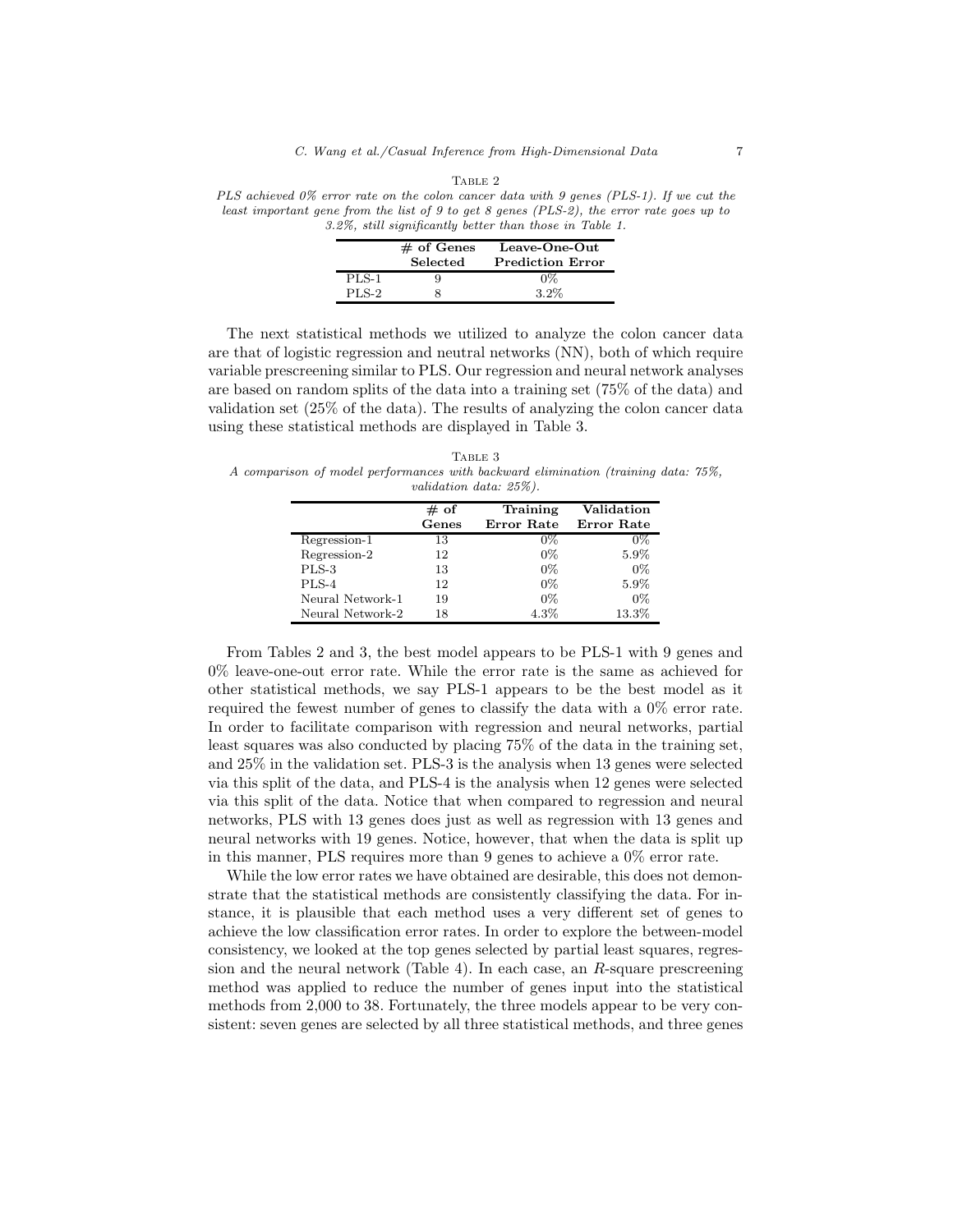are selected by at least two statistical methods. Every gene selected by PLS-1 was also selected by one or both of the other statistical methods.

#### TABLE 4

Top genes selected by the three different models. The seven common genes in the three models are indicated with  $a *$ . The two genes common to regression and PLS are indicated with a  $\dagger$ , and the one gene common to regression and neural network is indicated with a  $\#$ .

|                | Regression             | $PLS-1$                | Neural Network     |
|----------------|------------------------|------------------------|--------------------|
|                | $Accuracy = 100\%$     | $Accuracy = 100\%$     | $Accuracy = 100\%$ |
| $\mathbf{1}$   | Gene- $1025$           | Gene- $1769*$          | Gene- $1769*$      |
| $\overline{2}$ | $Gene-1231*$           | Gene-1466 <sup>†</sup> | Gene- $1231*$      |
| 3              | Gene- $1351*$          | Gene-1367 $*$          | Gene-1421          |
| $\overline{4}$ | Gene-1367*             | Gene-1482 $^{\dagger}$ | Gene-1702          |
| 5              | Gene-1466 <sup>†</sup> | Gene- $419*$           | Gene- $1351*$      |
| 6              | Gene-1482 $^{\dagger}$ | Gene- $1351*$          | $Gene-258$         |
| 7              | Gene- $1644*$          | Gene- $1644*$          | Gene- $1644*$      |
| 8              | Gene- $1769*$          | Gene- $249*$           | Gene-1475          |
| 9              | Gene-1895 $#$          | Gene-1231 $*$          | Gene-1895#         |
| 10             | Gene- $249*$           |                        | Gene- $419*$       |
| 11             | Gene- $419*$           |                        | $Gene-1914$        |
| 12             | Gene-580               |                        | Gene-1367*         |
| 13             | Gene-662               |                        | Gene-1889          |
| 14             |                        |                        | Gene-945           |
| 15             |                        |                        | Gene- $249*$       |

Having checked for consistency among the statistical methods, we next sought to ensure that the way the data was being partitioned does not bias the results. To undertake this analysis, we used five different random seeds to split the data into the training set and the validation set. We found that independent of which datasets were placed in the training set and which were placed in the validation set, the number of genes required to achieve a  $0\%$  validation error rate were rather consistent for each statistical method, as shown in Table 5.

TABLE 5 Five runs of neural network on the colon cancer data with different seeds, using the same 19 prescreened genes. In five runs, all neural network trials have 0% error rate.

| Seed | Schwarz<br>Bayesian Criterion | Training<br>Error Rate | Validation<br>Error Rate |
|------|-------------------------------|------------------------|--------------------------|
|      | 178.146                       | $0\%$                  | 0%                       |
| 2    | 178.159                       | $0\%$                  | $0\%$                    |
| 3    | 178.156                       | $0\%$                  | $0\%$                    |
|      | 178.178                       | $0\%$                  | $0\%$                    |
| 5    | 178.148                       | በጁ                     | በጁ                       |

## *2.2. Vetting of the Statistical Methods: Should we Believe What we See?*

Taken at face value, our results appear very encouraging in the sense that three different models, PLS, regression and neural network, achieved 0% prediction error. Table 4 also showed that the three models select seven common genes and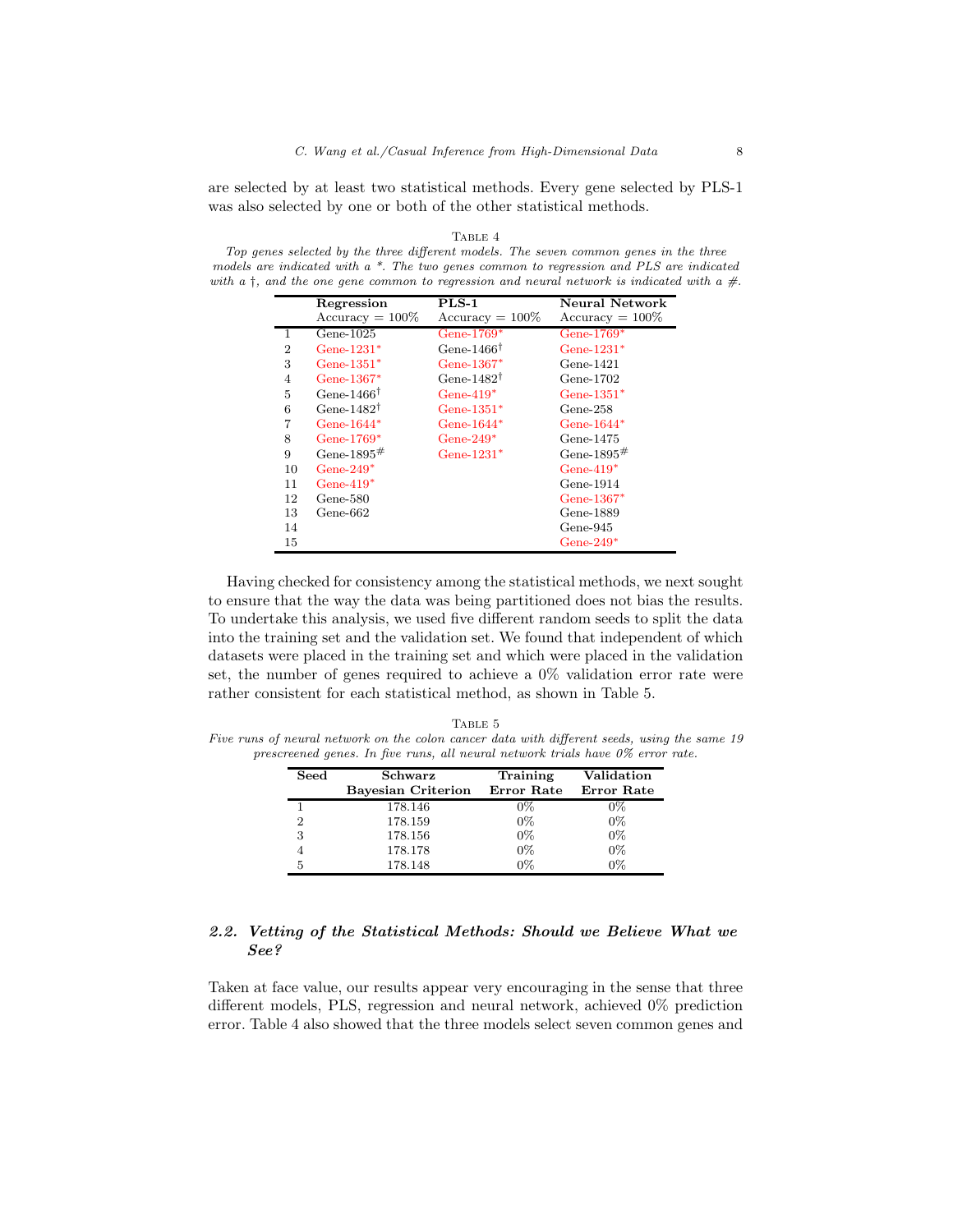are very consistent. But subsequent analysis in Sections 2.2, 2.3, 3.2, 3.3 will cast doubt on conclusions drawn from these models.

First of all, from Table 6, we observe that the estimates of the logistic regression model are relatively small while the corresponding standard errors of the estimates are quite large. As a result, the corresponding Wald chi-squares are also very small and the p-values are not significant. Thus, any conclusions drawn from the model are dubious and may not generalize well for new data.

|                                                                |     | TABLE 6 |                                                                                     |  |
|----------------------------------------------------------------|-----|---------|-------------------------------------------------------------------------------------|--|
|                                                                |     |         | Parameter estimates of the regression model. The estimates are very small while the |  |
| corresponding standard errors of the estimates are very large. |     |         |                                                                                     |  |
|                                                                | $-$ |         |                                                                                     |  |

| Gene | Estimate   | <b>Standard Error</b> | Wald Chi-Square | $Pr$ >ChiSq |
|------|------------|-----------------------|-----------------|-------------|
| 1025 | 0.00608    | 0.0475                | 0.02            | 0.898       |
| 1231 | 0.1188     | 0.4193                | 0.08            | 0.777       |
| 1351 | 0.0203     | 0.1179                | 0.03            | 0.8631      |
| 1367 | $-0.06$    | 0.2638                | 0.05            | 0.8202      |
| 1466 | $-0.0349$  | 0.4738                | 0.01            | 0.9413      |
| 1482 | 0.0258     | 0.3734                | $\Omega$        | 0.9449      |
| 1644 | 0.0523     | 0.29                  | 0.03            | 0.857       |
| 1769 | $-0.1642$  | 0.5339                | 0.09            | 0.7584      |
| 1895 | $-0.00606$ | 0.0785                | 0.01            | 0.9385      |
| 249  | 0.00391    | 0.0111                | 0.12            | 0.7249      |
| 419  | 0.04       | 0.1262                | 0.1             | 0.751       |
| 580  | $-0.0267$  | 0.1666                | 0.03            | 0.8726      |
| 662  | $-0.0103$  | 0.0406                | 0.06            | 0.799       |

The problem is related to "complete separation" in binary regression where the maximum likelihood function does not exist and the iterations do not converge. As a result, the model, albeit with 0% error rates in multiple runs on different seeds, may not hold up to future observations. A discussion of this phenomenon can be found at <http://www.ats.ucla.edu/stat/sas/library/logistic.pdf>. Another reference on the convergence of the maximum likelihood estimate is in Stokes (2004). Potential ways to fix this problem for logistic regression have been proposed; see, e.g., Firth (1993), Heinze and Schemper (2002), and Park and Hastie (2008).

Next, we considered the parameter estimates of PLS as shown in Table 7.

TABLE 7 Parameter estimates of the PLS model. Standardized Parameter Estimates are very small so this model may not generalize well to new data.

| Gene | <b>Standardized Parameter</b> | Rejected by Parameter |
|------|-------------------------------|-----------------------|
|      | Estimate                      | Estimate?             |
| 1769 | $-0.69336$                    | No                    |
| 1466 | $-0.31386$                    | No                    |
| 1367 | $-0.29207$                    | No                    |
| 1482 | 0.1661                        | No                    |
| 419  | 0.30232                       | No                    |
| 1351 | 0.3035                        | No                    |
| 1644 | 0.37666                       | No                    |
| 249  | 0.45373                       | No                    |
| 1231 | 0.50063                       | No                    |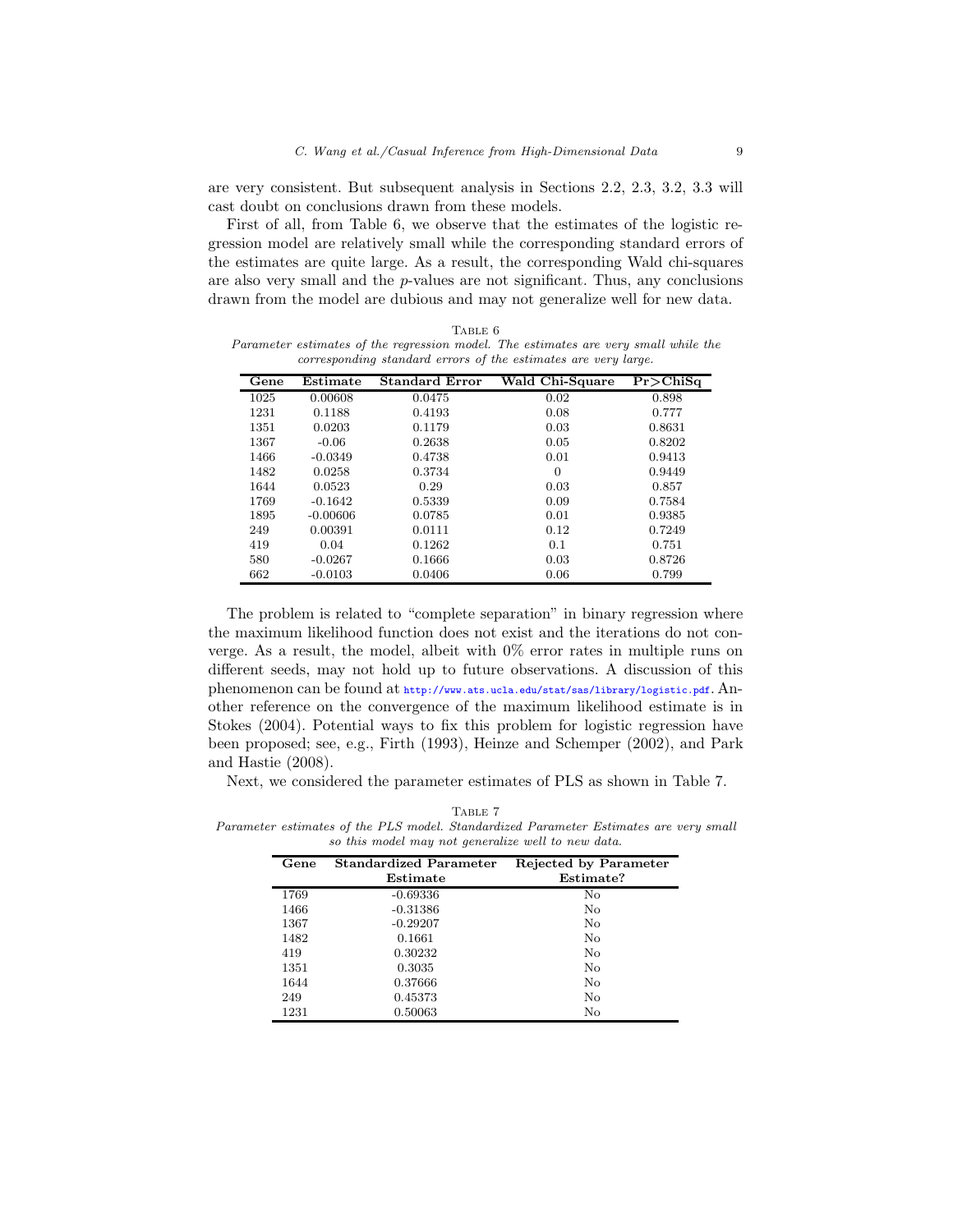The traditional cutoff z-value for statistical significance in the Standardized Parameter Estimates are values outside  $\pm 1.96$ . However, In Table 7, all of the genes selected fail to cross this significance threshold. In practice, users often do not know whether the parameter estimators are normally distributed and cutoff values of 0.1 or 0.2 are often used for the standardized estimates. In Table 7, the cutoff is 0.1 and it renders a model with 100% prediction accuracy.

We now turn our attention to the reliability of the neural network predictions. To do this, we will limit our model to a structure with only *one hidden unit* to facilitate the comparison of parameter estimates. Table 8 below shows some of the top predictors selected by the neural network.

TABLE 8

| Top predictors selected by the neural network. |                            |  |  |
|------------------------------------------------|----------------------------|--|--|
| Gene                                           | Weight                     |  |  |
|                                                | (Ranked by Absolute Value) |  |  |
| 1769                                           | $-2.866915264$             |  |  |
| 1231                                           | 2.634994782                |  |  |
| 1421                                           | $-2.243876759$             |  |  |
| 1702                                           | -1.999461292               |  |  |
| 1351                                           | 1.722926448                |  |  |
| 258                                            | $-1.650588414$             |  |  |
| 1644                                           | 1.530640588                |  |  |
| 1475                                           | 1.401072018                |  |  |
| 1895                                           | -1.107656933               |  |  |
| 419                                            | 1.002626559                |  |  |

Note that in Table 8, the selection of the top genes is rather subjective and the cutoff is arbitrary. In practice, one can try backward elimination, forward inclusion, and the stepwise procedure to select the genes. However, unlike PLS and regression, the literature contains no reliable ways to calculate the standard error of the weight and hence there is no way to judge whether the estimates of the weights would behave like those in Table 7 (PLS) and Table 6 (regression). The same can be said for SVM (support vector machines) and other methods in Table 1.

In conclusion, a regression model or PLS can achieve 100% accuracy but the parameter estimates are not reliable. In the current literature, the problem of "complete separation" of logistic regression is well-known, but there is no such analysis for PLS, neural networks, support vector machines, or other models. In the next section, we provide further proof that models with high accuracy can be very misleading.

# *2.3. Analysis of Prostate Cancer Data: More Miracles or More Illusions?*

We will now shift our focus from the colon cancer dataset to the benchmark prostate cancer data that has 102 patients (52 cancer, 50 normal) and 6,033 genes. The data was collected and analyzed by a team of 15 scientists from a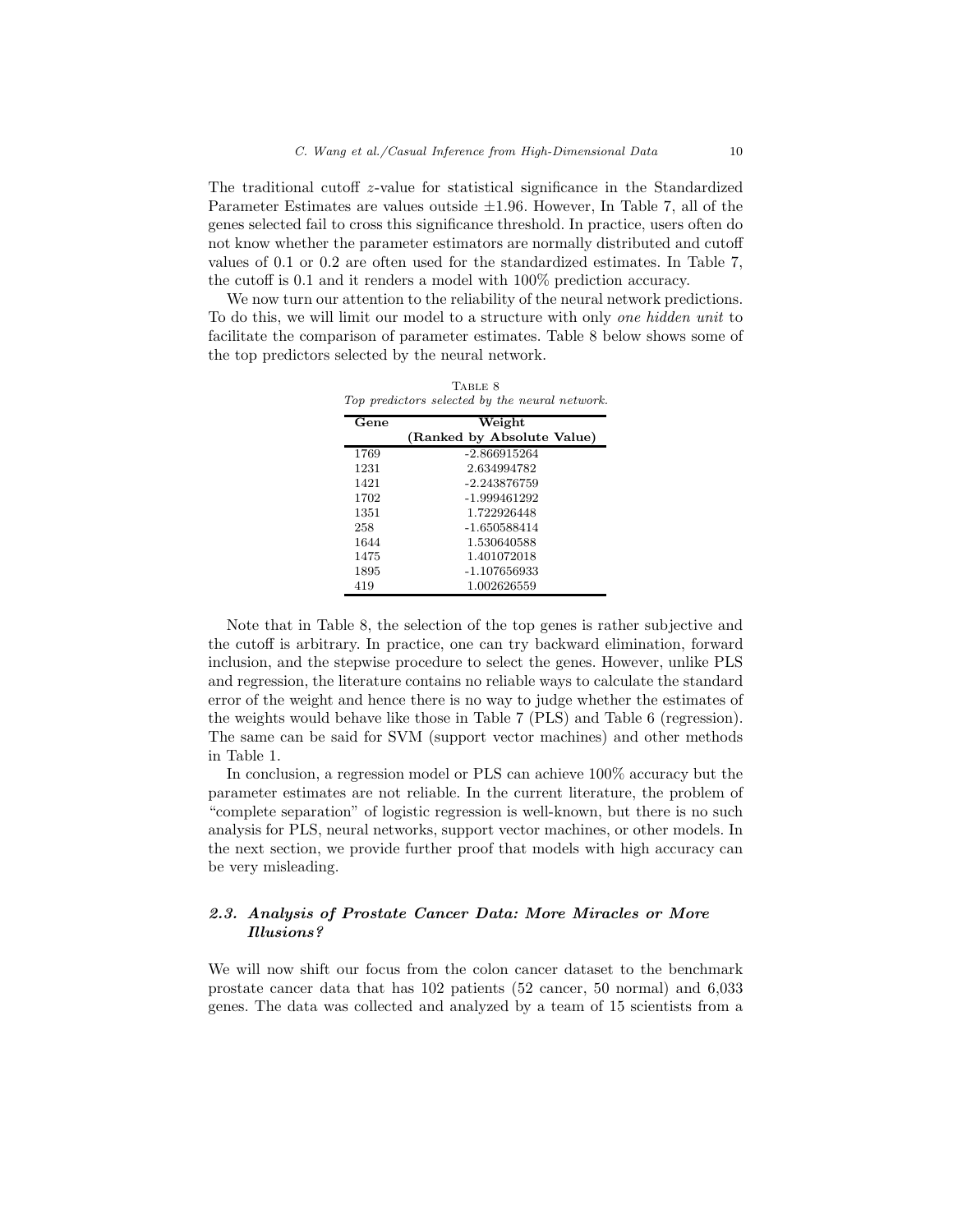dozen institutions including Harvard Medical School, Whitehead Institute/Massachusetts Institute of Technology, and Bristol-Myers Squibb Inc. Princeton.

As one would imagine, it is very expensive to conduct a microarray experiment of this magnitude, and it would be desirable to have more cost-effective alternatives. As a result, we frame up a scenario as follows: a biologist who has a limited budget collected only 10% of the samples as compared to the benchmark dataset (i.e., there are only 10 patients in the sample). The biologist pre-screened the 6,033 genes by a statistical variable selection technique, then ran the PLS model with leave-one-out cross-validation, and found that the model can classify the validation datasets as cancer or normal with 100% prediction accuracy. In addition, the biologist used regression to double check the PLS results and also obtained 100% prediction accuracy with the same genes as the PLS model: Gene1149, Gene4201, and Gene4780. Finally, the biologist double-checked the statistical results by examining the posterior probabilities as shown in Table 9.

TABLE 9 PLS posterior probabilities of the 10 patients using leave-one-out cross-validation.

| Patient | <b>Mean Posterior Probability</b> | Cancer or Normal? |
|---------|-----------------------------------|-------------------|
|         |                                   | Cancer            |
| 2       |                                   | Cancer            |
| 3       | 0.998                             | Cancer            |
|         | 0.995                             | Cancer            |
| 5       | 0.979                             | Cancer            |
| 6       | 0.011                             | <b>Normal</b>     |
|         | 0.007                             | Normal            |
| 8       | 0.005                             | <b>Normal</b>     |
| 9       |                                   | <b>Normal</b>     |
| 10      |                                   | Normal            |

The posterior probabilities indicate that the model did extremely well classifying the data. This would represent an excellent finding for the biologist, especially considering that regression and PLS use different methodologies: regression is based on the maximum likelihood estimation of the parameters of the following equation:

$$
\log\left(\frac{p}{1-p}\right) = a + b_1x_1 + b_2x_2 + \cdots + b_kx_k + \varepsilon,
$$

while PLS is based on the extraction of latent variables from the covariance matrices of

$$
X'X
$$
 and  $Y'X$ .

Since the two methodologies are vastly different, the results appear to have reinforced each other in a significant manner. The scientist also noticed that PLS has been widely used in analytic chemistry (see, e.g., Wold et al., 2001) and other fields (see, e.g., Vinzi et al., 2010), so the results are very encouraging and the 10% sample has the potential to cut research costs by 90%. If the results hold water, it would be great news for all researchers in this field of study.

But now the problem: three other imaginary scientists did the same experiment with a different 10% of the sample. The situation is depicted in the process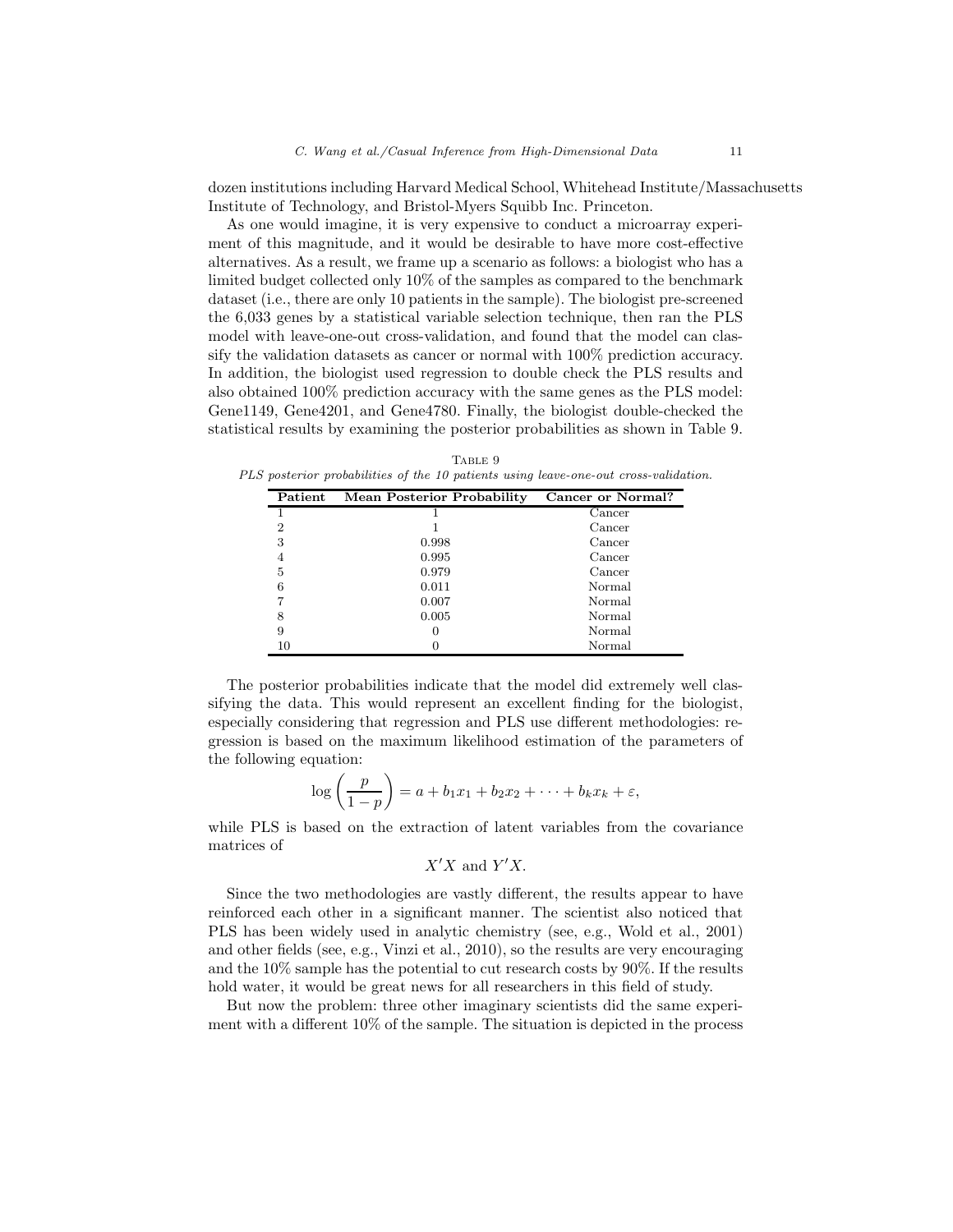flow shown in Figure 1.



Fig 1. Process flow of the PLS and regression models with a mere 10% sample of the prostate cancer data. Here four scientists used different samples to run their models. The first and the last scientists also used regression to double check their PLS results.

Now the miracle (see Table 10 below): the four scientists all achieved 100% prediction accuracy but the genes they selected are vastly different.

| it the genes they selected are vastly different. Furthermore, the genes selected by PLS ha<br>no overlap with the genes selected by Efrons 2010 study. |                        |                       |                       |       |  |
|--------------------------------------------------------------------------------------------------------------------------------------------------------|------------------------|-----------------------|-----------------------|-------|--|
| Method                                                                                                                                                 | Prediction<br>Accuracy | <b>Genes Selected</b> | Sample<br><b>Size</b> | Seed  |  |
| $PLS-e1$                                                                                                                                               | $100\%$                | 1149, 4201, 4780      | 10                    | 12345 |  |
| $PLS-e2$                                                                                                                                               | $100\%$                | 38, 476, 5585         | 10                    | 23451 |  |
| $PLS-e3$                                                                                                                                               | $100\%$                | 1352, 1751, 3560      | 10                    | 34512 |  |
| $PLS-e4$                                                                                                                                               | 100%                   | 38.1871               | 10                    | 45123 |  |

Efron  $n/a$  610, 1720, 332, 364, 102  $n/a$  (2010) 914, 3940, 4546, 1068, 579, 4331 (2010) 914, 3940, 4546, 1068, 579, 4331

Four different runs of PLS using leave-one-out cross validation all achieved 100% accuracy<br>but the genes they selected are vastly different. Furthermore, the genes selected by PLS have but the genes they selected are vastly different. Furthermore, the genes selected by PLS have

TABLE 10

Table 10 also includes the 10 genes that were selected by Efron (2010) which have very little in common with the rest four sets of the genes. In summary, four scientists set out to collect data and use PLS to find the most important genes. In two of the four cases, the biologists even confirmed their PLS predictions using regression. Each of their models has a 100% prediction accuracy, but the genes they picked are vastly different. Which set of genes would you believe?

We conclude that the  $100\%$  prediction accuracy actually misled our imaginary scientists to believe that a sample size of only 10 patients is sufficient to analyze the prostate cancer dataset.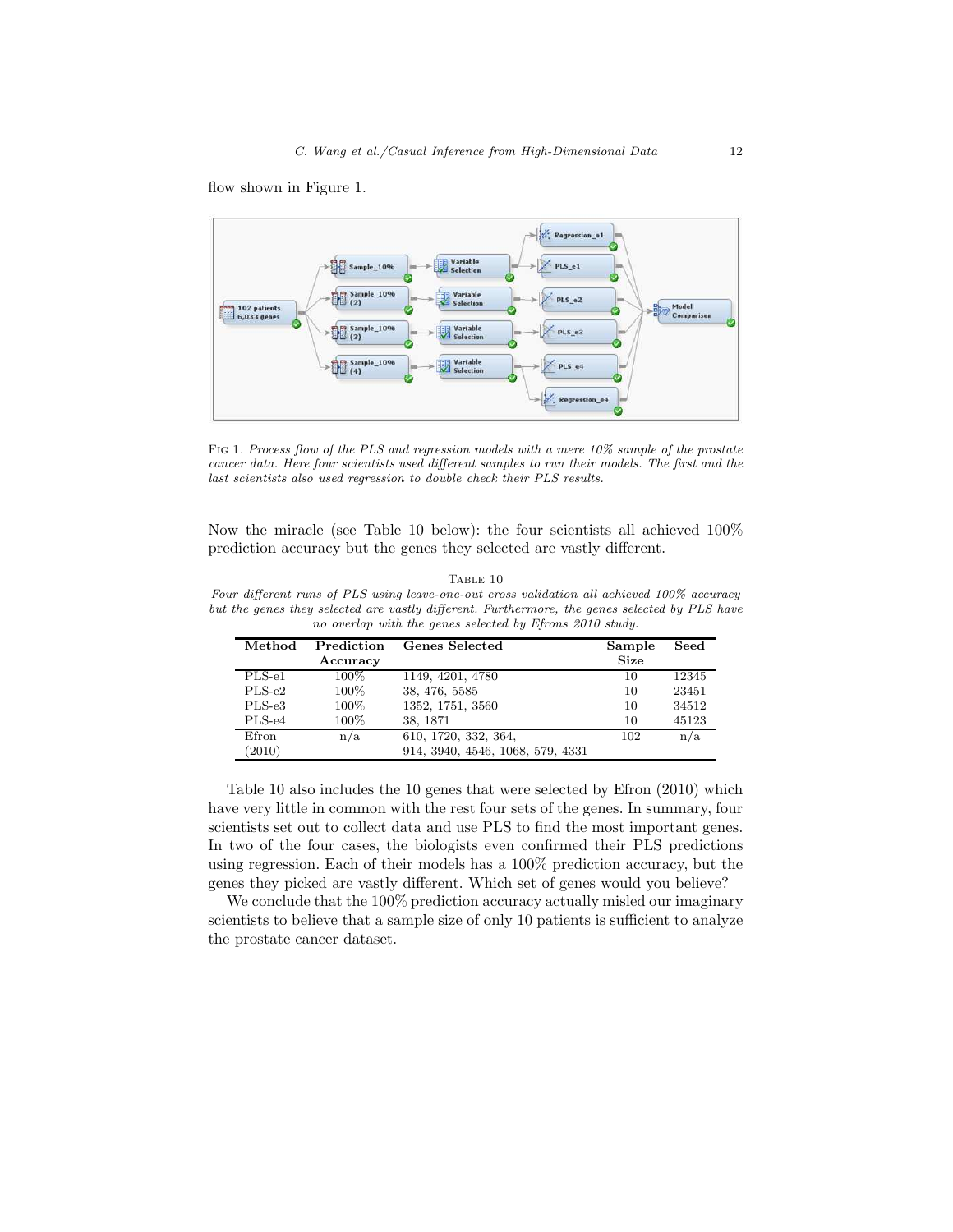# 3. THE RELIABILITY OF STATISTICAL METHODS (II): RESULTS FROM SIMULATION DATA

In this section, we will create our own data to simulate microarray data. Comparable to the colon cancer dataset, the simulated data will contain the expression level of 2,000 "genes" for 62 simulated "patients". In the colon cancer dataset, more than 15 of the genes are correlated with a correlation coefficient  $r > 0.7$ (see the scatterplot of Gene493 and Gene249 in Figure 2).



Fig 2. The scatterplot of the non-normalized expression levels of Gene493 and Gene249 from the colon cancer data. The correlation of these two variables is 0.8151 with  $p \approx 0.0000$ .

As a result, we added correlations to the three genes X1, X2, X3 in our simulation data. From this point forward, Xi represents the numerical gene expression level of gene Xi. The other 1,997 gene expression levels are generated from a uniform distribution.

The corresponding formulae for generating correlated X1, X2 and X3 are as follows. Assume  $X_1$ ,  $Z_1$ , and  $Z_2$  are independent and identically distributed random variables. Let

$$
\begin{array}{l} X_2 = X_1 + bZ_1 \\ X_3 = X_2 + cZ_2. \end{array}
$$

Using  $b=0.8$  and  $c=0.75$  gives the following correlations between X1, X2 and X3:

$$
\rho(X_1, X_2) = \frac{\sigma^2(X_1)}{\sigma(X_1)\sqrt{\sigma^2(X_1) + b^2\sigma^2(Z)}} = \frac{\sigma^2(X_1)}{\sigma^2(X_1)\sqrt{1 + b^2}} = \frac{1}{\sqrt{1 + b^2}} \approx 0.78,
$$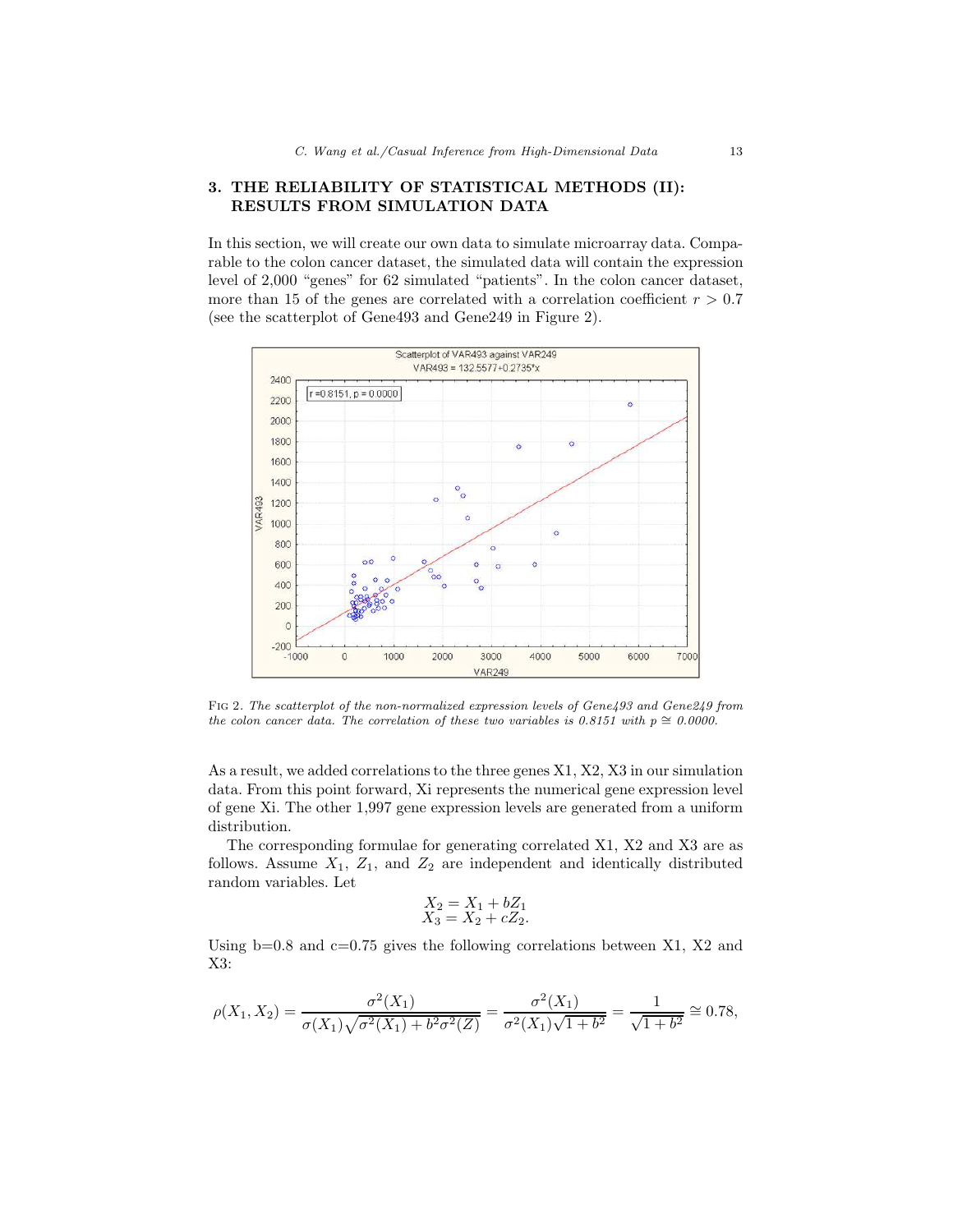$$
\rho(X_1, X_3) = \frac{1}{\sqrt{1 + b^2 + c^2}} \approx 0.67,
$$
  

$$
\rho(X_2, X_3) = \frac{\sqrt{1 + b^2}}{\sqrt{1 + b^2 + c^2}} \approx 0.86.
$$

The correlations of the three predictors in the simulation data are shown in Figure 3.



FIG 3. The scatterplots and the correlations among X1, X2, and X3.

To facilitate the simulations of 5-gene and 10-gene interactions, we re-scaled the ranges of the variables. The mean, standard deviation, maximum, and minimum values of X1, X2, X3 are listed in Table 11.

TABLE 11 Mean, standard deviation and range of genes X1, X2, X3 when  $n = 62$ .

| Gene        | Mean  | Standard Deviation | Minimum | Maximum |
|-------------|-------|--------------------|---------|---------|
| Χ1          | 43.9  | 26.4               | 0.4     | 97.2    |
| X2          | 166.3 | 67.2               | 23.5    | 283     |
| $_{\rm X3}$ | 278.3 | 92.4               | 35.2    | 481.3   |

We will use this controlled dataset to represent the gene expression level of 62 patients. Then, we will define functions that classify the 62 patients as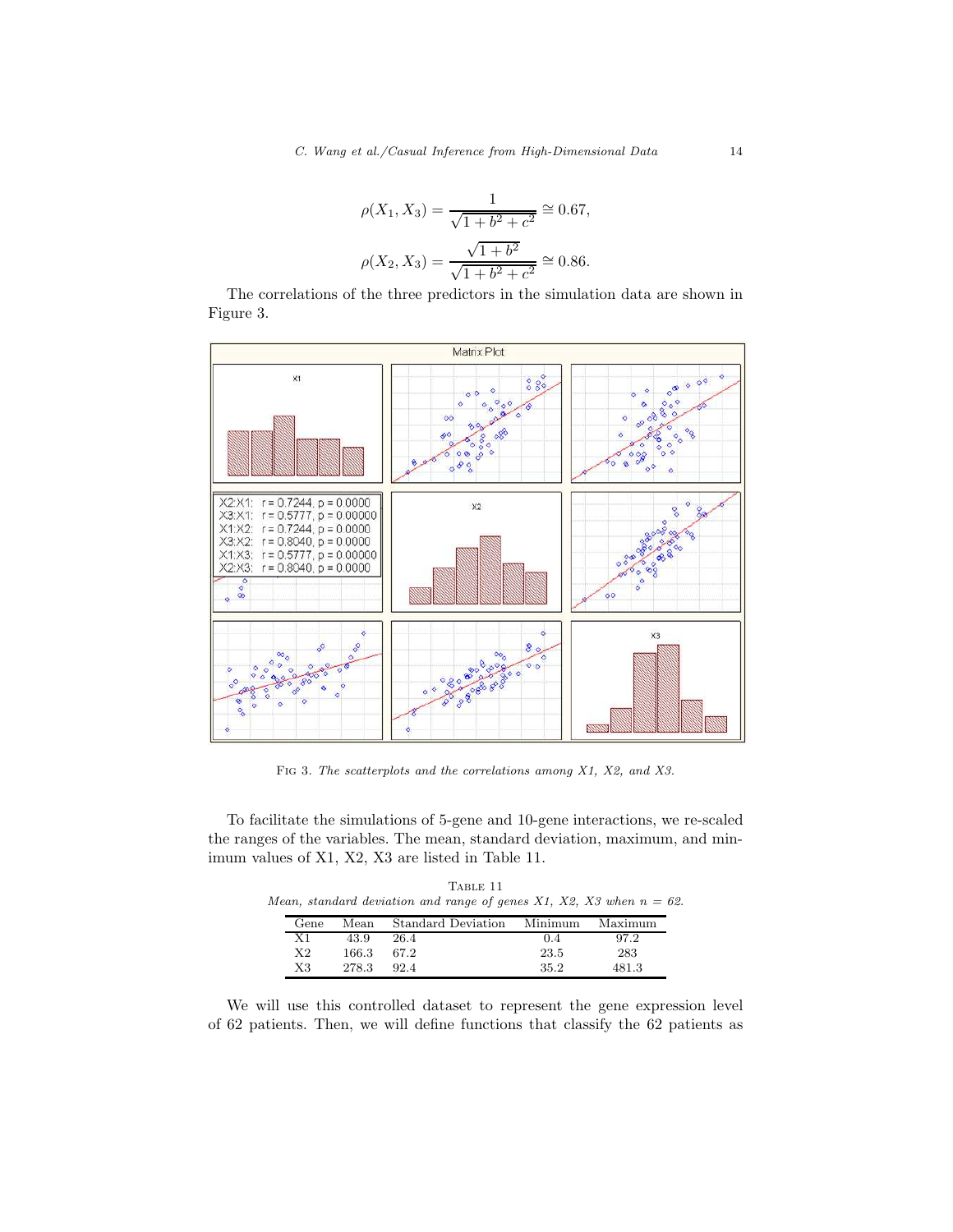cancerous or normal. This will allow us to examine how the various statistical methods perform at classifying the simulated data as diseased or normal. The advantage of this approach is that we already know how each dataset should be classified, and we also know which gene expression levels are responsible for that classification of the disease.

There is precedent for using simulated data to rigorously examine the reliability of a statistical model. For instance, Park and Hastie (2008) investigated gene-gene and gene-environment interactions using three discrete epistatic models and a heterogeneity model of two interacting genes. Each of the two genes is assumed to have a dominant allele (form) and a recessive allele, and the models captured different potential modes of interaction between the two genes. Noisy data was generated from each of these models, and statistical methods along with multifactor dimensionality reduction were used to train and classify the simulated datasets.

What Park and Hastie did was model the interaction between the two genes of interest in their study (2008). However, in the case of microarray data, there are potentially thousands of interacting genes. This greatly complicates the analysis of microarray data, as the scale makes it nearly impossible to model the genegene interactions. To put this in perspective, Cordell (2009, *Nature Reviews Genetics*) wrote an extensive review on detecting gene-gene interactions that underlie human disease. The review discussed different methods for deciphering all two-locus interactions and the associated computational costs of each method. The article concluded "an exhaustive search of all three-way, four-way or higher-level interactions seems impractical in a genome-wide setting." This point was driven further home in a recent article by Van Steen entitled "Travelling the world of gene-gene interactions" (2011, *Briefings in Bioinformatics*). Given this reality, we cannot expect to build models that will accurately capture the interaction between all genes that give rise to cancer. Therefore, we cannot build a discrete, allele-based model comparable to that of Park and Hastie for our purposes. Instead, we will have to generate expression-level datasets that are comparable to datasets generated from microarray experiments. We then need mathematical equations that can classify the dataset as diseased or normal based on the expression level of a hand-selected set of genes.

#### *3.1. The Simulated Diseases*

In order to classify our simulated datasets, we have designed equations that take the dataset as input, and output whether the dataset represents a diseased state or a normal state. We start with a disease in which only a single gene is responsible for the disease, and we build up from there adding more contributing genes, and more complex (nonlinear) interactions between the genes.

Our simulated dataset consists of 2,000 genes/predictors (X1-X2000) for 62 "patients" and eight initial equations that will be used to classify the simulated patients as diseased or normal. In the first three disease equations, each gene linearly contributes to the disease state, and there are no gene-gene interactions.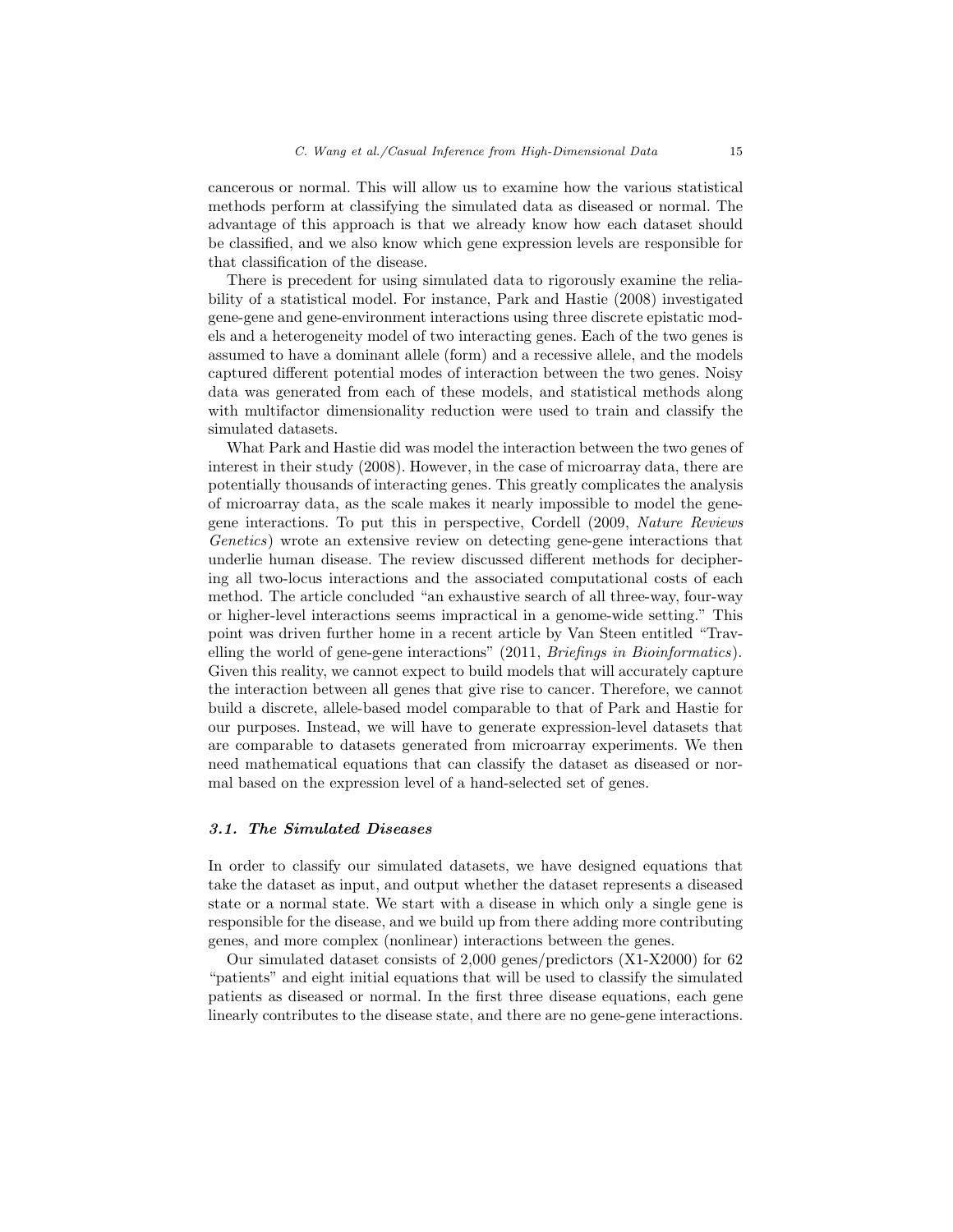• Disease1: disease or normal is determined solely by the expression level of X1:

$$
f_1 = \begin{cases} 0, & \text{if } X_1 > 53.1 \\ 1, & \text{otherwise} \end{cases}
$$

where 0 represents a normal dataset and 1 represents a diseased dataset. This is similar to a number of single gene diseases, including hemophilia A (X-linked recessive disease determined by F8 gene), cystic fibrosis (autosomal recessive disease determined by CFTR gene), sickle-cell anemia (autosomal recessive disease determined by HBB gene) and Huntington's disease (autosomal dominant disease determined by HTT gene) to name a few (Chial, 2008).

• Disease2: disease or normal is determined by a linear combination of X1, X2:

$$
f_2 = \begin{cases} 0, & \text{if } 2X_1 + X_2 > c_2 \\ 1, & \text{otherwise.} \end{cases}
$$

This is similar to the familial breast cancer, which is attributed to two genes: BRCA1 and BRCA2 (Ritchie et al., 2001). Note that familial breast cancer is rare (about 5% of the female population). For the non-familial breast cancer, the genetic structure is a lot more complicated.

• Disease3: disease or normal is determined by a linear combination of X1, X2, X3:

$$
f_3 = \begin{cases} 0, & \text{if } 2X_1 + 0.7X_2 + 1.5X_3 > c_3 \\ 1, & \text{otherwise.} \end{cases}
$$

Both colon cancer and prostate cancer involve more than three genes (see, e.g., Table 1 and Table 10). Our analysis will start with three genes and gradually move upward.

The cutoff value in each function was designed so that the distribution of the disease is *relatively balanced* as shown in the colon cancer and prostate cancer data. For instance, the Disease 1 function  $f_1$  used a cutoff of 53.1 to keep the number of cancer and normal patients from being heavily skewed in either direction. Figure 4 displays the histograms of diseased and normal cases using Disease1 and Disease2. In the remaining diseases, the cutoffs were similarly chosen so that the distribution of disease is relatively balanced. Instead of presenting the exact cutoff value in the other diseases, we will simply use  $c_i$  to represent the cutoff chosen for disease *i*.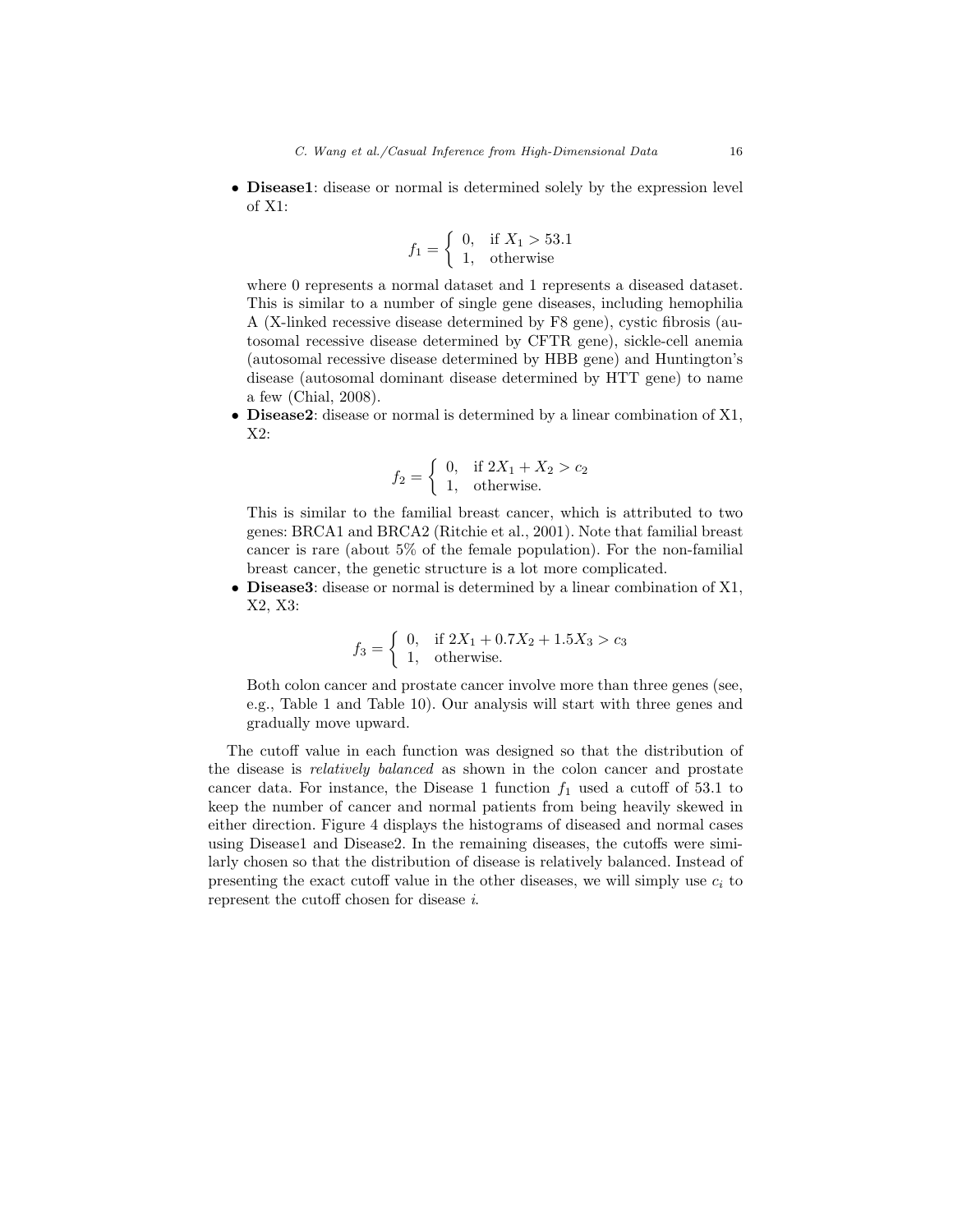

FIG 4. The distributions of the Disease1 and Disease2 are relatively balanced, with 1 indicating cancer, and 0 indicating normal.

In each of Disease1 through Disease3, only linear combinations of different genes are considered, so no gene-gene interactions take place, and each gene contributes independently to the disease state. Disease4 through Disease8 each account for *nonlinear* contributions of genes, and gene-gene interactions.

• **Disease4** is determined by a nonlinear combination of three genes  $(X1, ...)$ X2 and X3) with the nonlinear term in X1:

$$
f_4 = \begin{cases} 1, & \text{if } X_1^2 + X_2 + X_3 > c_4 \\ 0, & \text{otherwise.} \end{cases}
$$

This represents a scenario in which X1 is a stronger determinant of the disease than X2 or X3.

• Disease5 is a modification of Disease4 where X1, X2 and X3 are centered around their means  $(\mu_i$  is the mean of gene Xi):

$$
f_5 = \begin{cases} 1, & \text{if } (X_1 - \mu_1)^2 + (X_2 - \mu_2) + (X_3 - \mu_3) > c_5 \\ 0, & \text{otherwise.} \end{cases}
$$

• Disease6 is similar to Disease4, except there is a nonlinear term for both the expression level of X1 and X2:

$$
f_6 = \begin{cases} 1, & \text{if } X_1^2 + X_2^2 + X_3 > c_6 \\ 0, & \text{otherwise.} \end{cases}
$$

• Disease7 is determined by a nonlinear combination of three genes:

$$
f_7 = \begin{cases} 1, & \text{if } X_1 X_2 + X_2 X_3 + X_1 X_3 > c_7 \\ 0, & \text{otherwise.} \end{cases}
$$

In this case, all gene interaction occurs in a pair-wise fashion. The effect of each gene individually is not considered.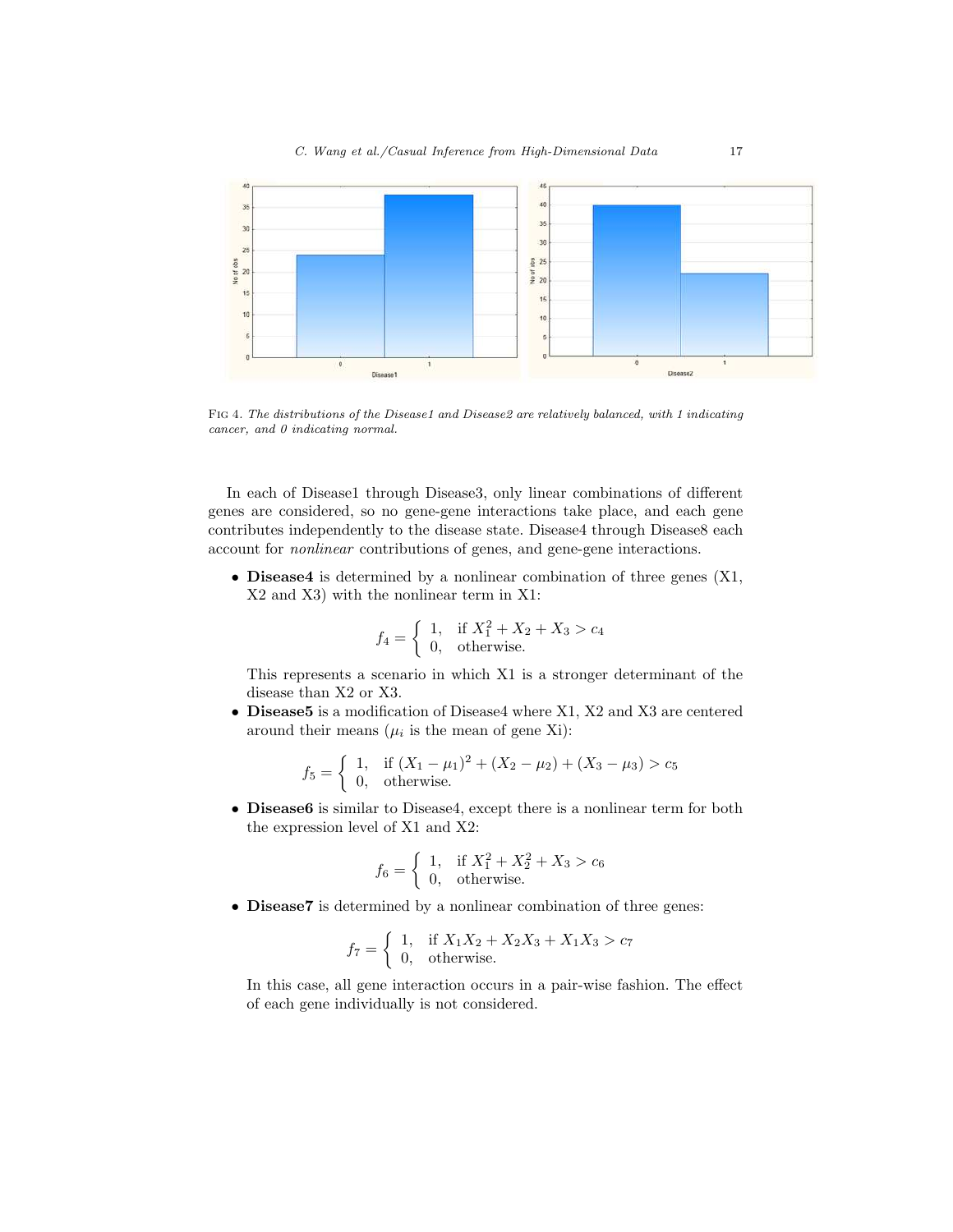• Diseas8 is determined by a nonlinear combination of three genes:

$$
f_8 = \begin{cases} 1, & \text{if } X_1 X_2 X_3 > c_8 \\ 0, & \text{otherwise.} \end{cases}
$$

In this case, all three genes interact and mutations in a single gene, or even two genes, have no independent effect on the disease state.

# *3.2. Machine-Learning and Predictive Modeling of Simulated Diseases*

In their ground-breaking paper in *Cancer Cell*, Singh et al. (2002) used Knearest neighbor for binary classification and obtained 90% accuracy in the prediction of prostate cancer. Furthermore, they maintained that (p. 206):

The successful prediction of patient outcome will ultimately lead to improved decision making regarding current therapeutic options and the rational selection of patients at high risk for relapse for clinical trials testing adjuvant therapeutics.

We agree with this statement. But a cautionary note is that certain predictive models may produce 100% accuracy yet pick only *irrelevant genes*; that is, genes that are not implicated in the disease state (see results of Disease5 below). We summarize our findings in Tables 12 and 13.

TABLE 12 Gene selections and error rates of various models when  $n = 62$  patients. Bold-faced genes indicate when the model captured all the important genes. ". . ." indicates a set of irrelevant genes.

|                    | Disease1 | Disease2                | Disease3         | Disease4               |
|--------------------|----------|-------------------------|------------------|------------------------|
| True Genes         | X1       | X1, X2                  | X1, X2, X3       | <del>X1</del> , X2, X3 |
| Interaction        | Linear   | Linear                  | Linear           | Nonlinear              |
| Type               |          |                         |                  | X1: most               |
|                    |          |                         |                  | important              |
|                    |          | Genes selected by model |                  |                        |
|                    |          | (error rate)            |                  |                        |
| Decision Tree      | X1       | X1, X2                  | X1, X2           | X1                     |
|                    | $(0\%)$  | $1.6\%)$                | $(4.8\%)$        | $(0\%)$                |
| <b>Boosting</b>    | X1       | $X1, X2, \ldots$        | X1, X2, X3<br>l. | X1                     |
|                    | $(0\%)$  | $(0\%)$                 | $(0\%)$          | $(0\%)$                |
| <b>PLS</b>         | X1, X666 | X1, X2                  | X1, X3, X1009    | X1<br>$\ldots$         |
|                    | $(0\%)$  | $(3.3\%)$               | $(3.2\%)$        | $(0\%)$                |
| <b>NN</b>          | X1<br>.  | X1, X2, X1025           | $X1, X3, \ldots$ | $X1, \ldots$           |
|                    | $(0\%)$  | $(0\%)$                 | $(5.6\%)$        | $(11.8\%)$             |
| Reg-stepwise       | None     | Χ2                      | X1, X540         | None                   |
|                    |          | $(6.3\%)$               | $(27.8\%)$       |                        |
| Regression default | X1       | $X1, X2, \ldots$        | $X3, \ldots$     | X1                     |
|                    | $(0\%)$  | $(0\%)$                 | $(5.9\%)$        | $(0\%)$                |

For the linear diseases 1 and 2, each model with the exception of stepwise regression did an excellent job classifying the data. The statistical methods each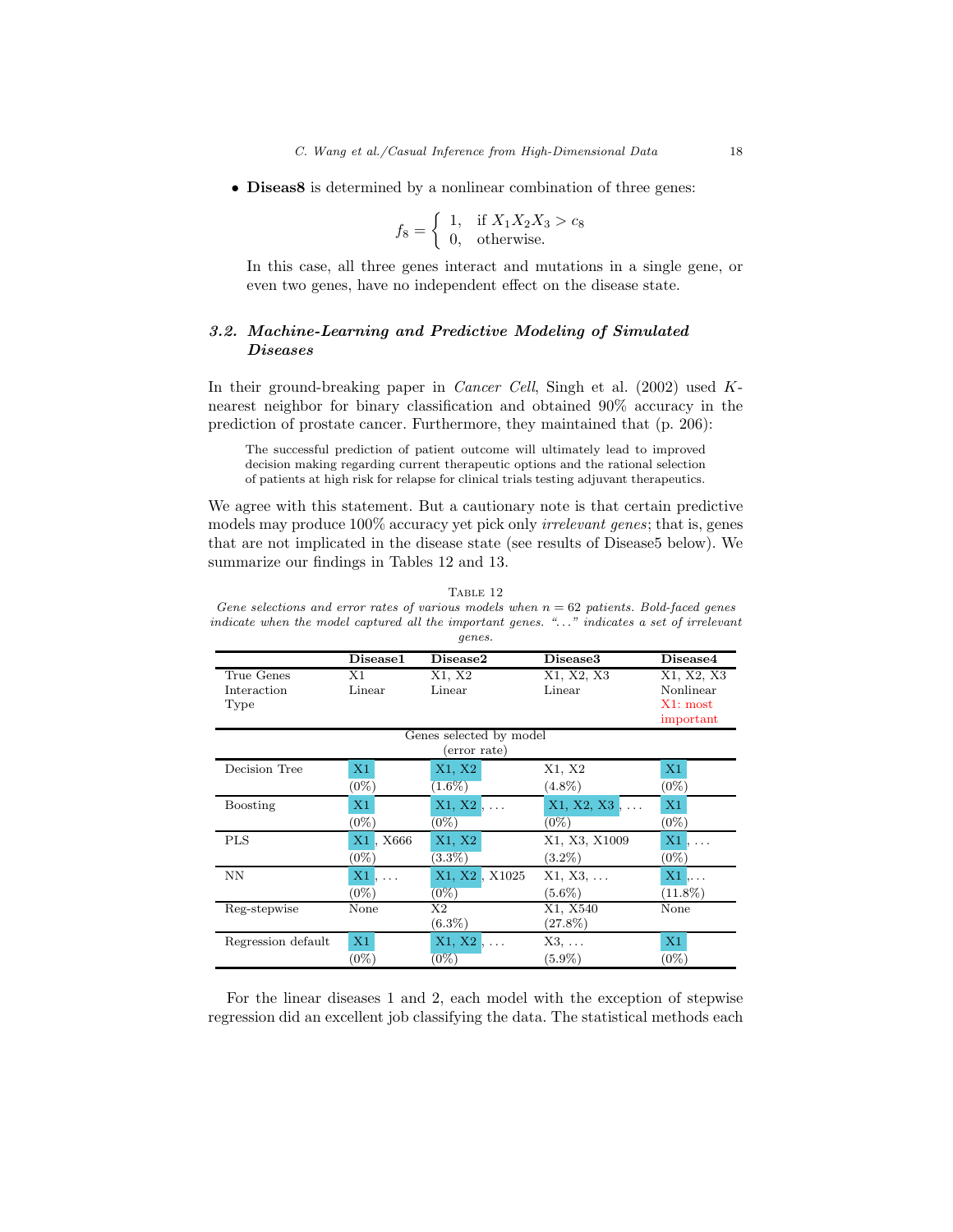identified the genes that contribute to the disease state, and classify the data with at least 96% accuracy. While some of the statistical methods identified genes that were not implicated in the disease state, these false discoveries are much less worrisome to biologists than false non-discoveries. For Disease 3, only gradient boosting selected all of the important genes.

Disease 4 is the first nonlinear disease we examined. In the formula to compute Disease4, the expression level of X1 is squared, meaning it represents the *most important gene*, with X2 and X3 being less influential. This may be the reason that three models (decision tree, gradient boosting, and regression) picked up only X1 and subsequently had a 0% error rate. While identifying all contributing genes is most desirable, identifying the major contributing gene is most important from a biological perspective, so these three methods can adequately handle Disease4.

| TABLE 13                                                                                  |  |
|-------------------------------------------------------------------------------------------|--|
| Gene selections and error rates of various models for $n = 62$ patients. Bold-faced genes |  |
| indicate when the model captured all the important genes.                                 |  |

|             | Disease5         | Disease <sub>6</sub>    | Disease7          | Disease8          |
|-------------|------------------|-------------------------|-------------------|-------------------|
| True Genes  | X1, X2, X3       | X1, X2, X3              | X1, X2, X3        | X1, X2, X3        |
| Interaction | Nonlinear        | No Interaction          | Nonlinear         | Nonlinear         |
| Type        | X1 is the most   | $X1, X2:$ more          | 2-way interaction | 3-way interaction |
|             | important        | important               |                   |                   |
|             |                  | Genes selected by model |                   |                   |
|             |                  | (error rate)            |                   |                   |
| Decision    | X1               | X <sub>2</sub>          | $X2, \ldots$      | X1, X2            |
| Tree        | $(0\%)$          | $(3.2\%)$               | $(3.2\%)$         | $(4.8\%)$         |
| Boosting    | $X1, \ldots$     | X1, X2                  | X3, X10           | $X1, X2, \ldots$  |
|             | $(11.8\%)$       | $(0\%)$                 | $(11.8\%)$        | $(11.8\%)$        |
| <b>PLS</b>  | irrelevant genes | none                    | $X2, X3, \ldots$  | X1, X2            |
|             | $(0\%)$          |                         | $(0\%)$           | $(9.7\%)$         |
| ΝN          | irrelevant genes | .                       | $X2, X3, \ldots$  | $X1, X2, \ldots$  |
|             | $(5.9\%)$        | $(44.4\%)$              | $(0\%)$           | $(0\%)$           |
| Reg-        | irrelevant genes | X2                      | X2, X616          | X1, X2            |
| stepwise    | $(29.4\%)$       | $(11.1\%)$              | $(23.5\%)$        | $(5.9\%)$         |
| Reg-default | irrelevant genes | .                       | $X2, \ldots$      | X1, X2            |
|             | $(0\%)$          | $(44.4\%)$              | $(3.2\%)$         | $(4.8\%)$         |
| LASSO       | irrelevant genes | X1, X2                  | X2, X3,           | X1, X2,           |
|             | $(0\%)$          | $(0\%)$                 | $\ldots (0\%)$    | $\dots(0\%)$      |

Turning our attention to nonlinear diseases *with* gene interactions, we begin to notice the statistical methods have difficultly identifying all contributing genes (Table 13). While there are several statistical methods for Disease6 through Disease8 that can identify two of the three contributing genes, there is not a single statistical model that correctly identifies all three relevant genes for Disease7 or Disease8. In subsequent analysis, we will show that with an increase of sample size from  $n = 62$  to 102, Boosting can do very well with 3-gene interactions. For higher-order interactions (5 genes or 10 genes), we will show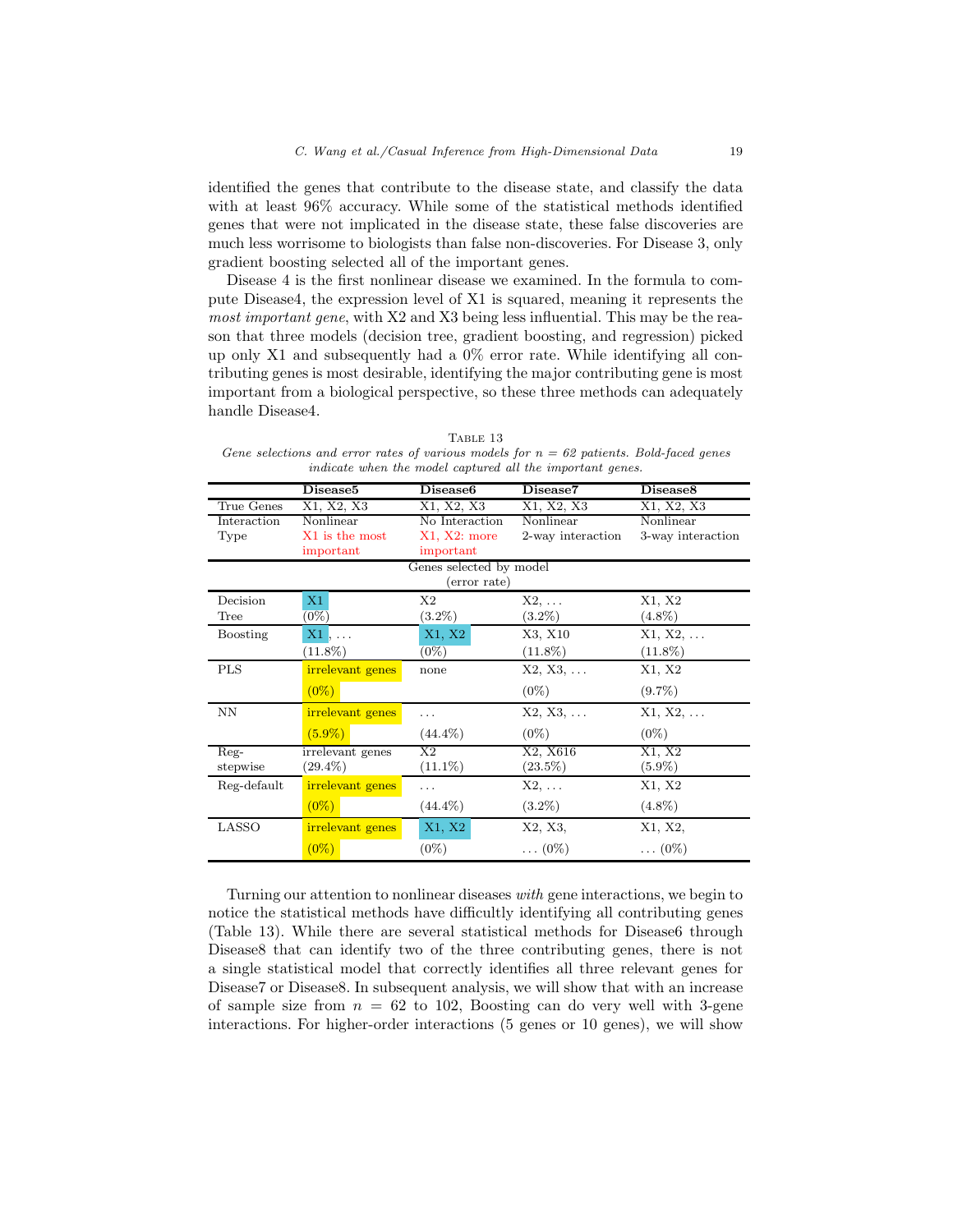that larger samples are needed.

Disease5 (first column of Table 13) gave another surprising result. Here PLS, LASSO, and default regression achieved 0% error rates, but the genes they picked are purely irrelevant. This raises a red flag: how can the statistical methods achieve 0% error rates when the genes that determined the disease state are not even being considered?

Note that the results of LASSO is compatible with the findings in a forthcoming *Statistical Science* article (Huang et al., p. 14-15): LASSO "selects 17 genes out of 30 and 435 markers out of 532, failing to shed light on the most important genetic markers," [http://www.imstat.org/sts/future\\_papers.html](http://www.imstat.org/sts/future_papers.html). Here we used the least angle regression with 5-fold cross-validation to run LASSO. The results are not very encouraging.

Fortunately, both decision tree and gradient boosting were able to correctly identify X1 as the major contributor of Disease5, though they were unable to get the minor contributors. In fact, in two clean cuts, decision tree faithfully picks X1 with 100% prediction accuracy using leave-one-out cross-validation (Figure 5). This stands in stark comparison to other popular models like regression and neural network, which select all irrelevant genes. This is an indication that the tree family methods (decision tree and boosting) may be better at detecting the underlying structure of the gene interactions.



Fig 5. While popular models such as neural network, PLS, and regression selected irrelevant genes with 100% prediction accuracy, the decision tree was able to pick the correct variable in two cuts. The three end-nodes of the tree show 100% prediction accuracy in binary classification.

A related note is that Disease5 is not representative of any known disease in the sense that there is no biological basis to support the centering of the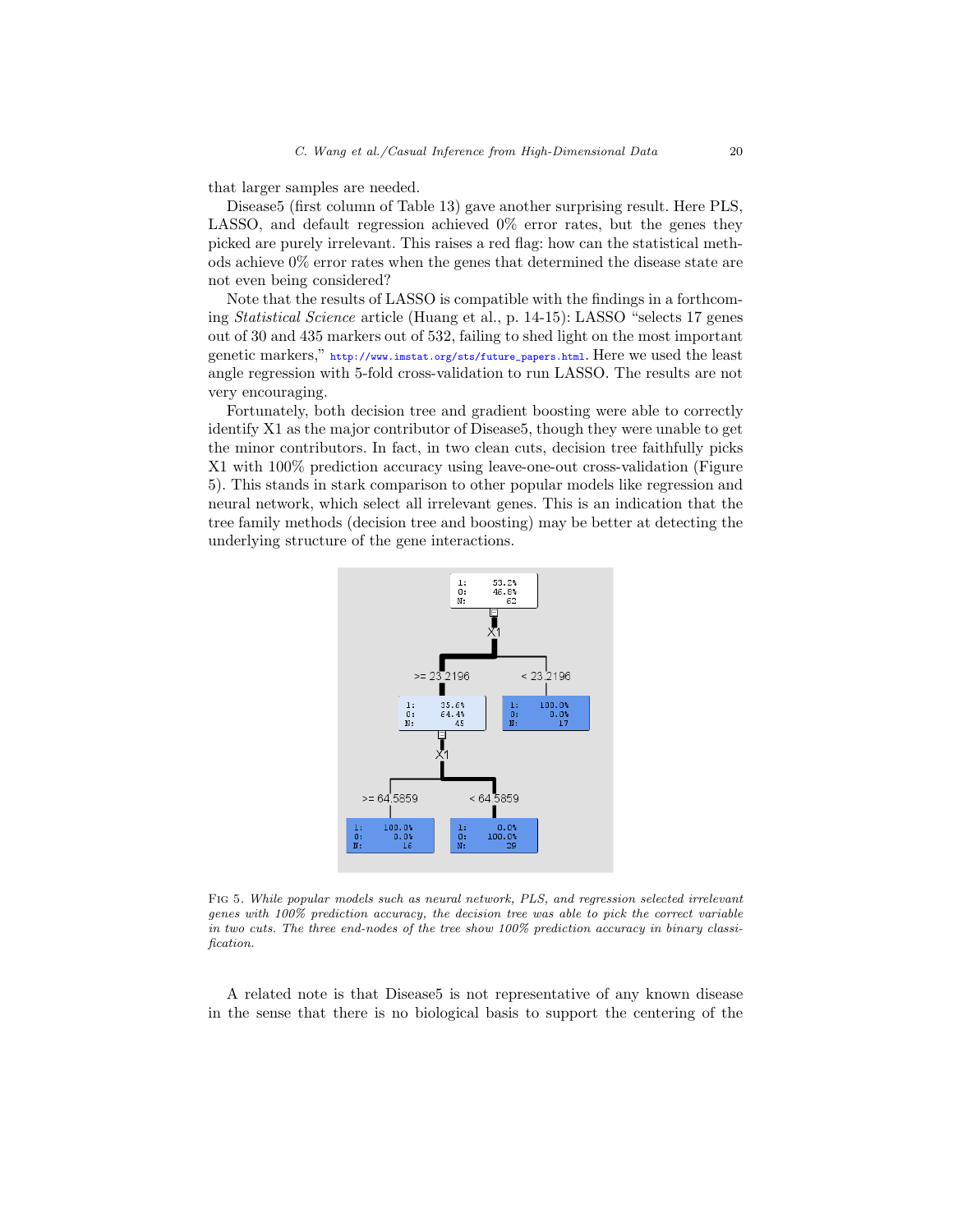variables around their means. The centering created the following histograms for cancer (right panel, Figure 6) and normal patients (left panel, Figure 6):



FIG 6. The right panel has a big gap in the middle of the histogram and is unlikely to represent any biological disease; instead, it is a "statistical disease" which causes certain models to select irrelevant genes with 100% classification accuracy.

In Figure 6, The histogram on the right has a big gap in the middle and is unlikely to happen for cancer or any biological diseases; instead, it is a "statistical disease" which causes three popular models (neural network, PLS, and regression) to select irrelevant variables with 100% classification accuracy. We believe there are many other statistical diseases like the one presented here. With time and effort, we may found more examples to expose the weaknesses of statistical models that would ultimately strengthen the science of statistical disciplines.

A final detail about Disease1 through Disease8 is that we generated our own data so that the numbers of cancer and non-cancer patients are relatively balanced. In reality, this is not the case. In some scenarios, we tried to create 1,000 patients, where 97% are normal and 3% have cancer. The data is lopsided and none of the models we tried were able to handle it. Consequently, we used an *oversampling* technique to select all cancer patients and an equal number of normal patients. The oversampling process did work well, and gave results that are similar to what we have in this Section.

#### 4. SAMPLE SIZE

In Section 3, the simulation datasets were motivated by the colon cancer benchmark data which has 62 patients and 2,000 genes. At this sample size, there were several statistical methods that worked well when a linear combination of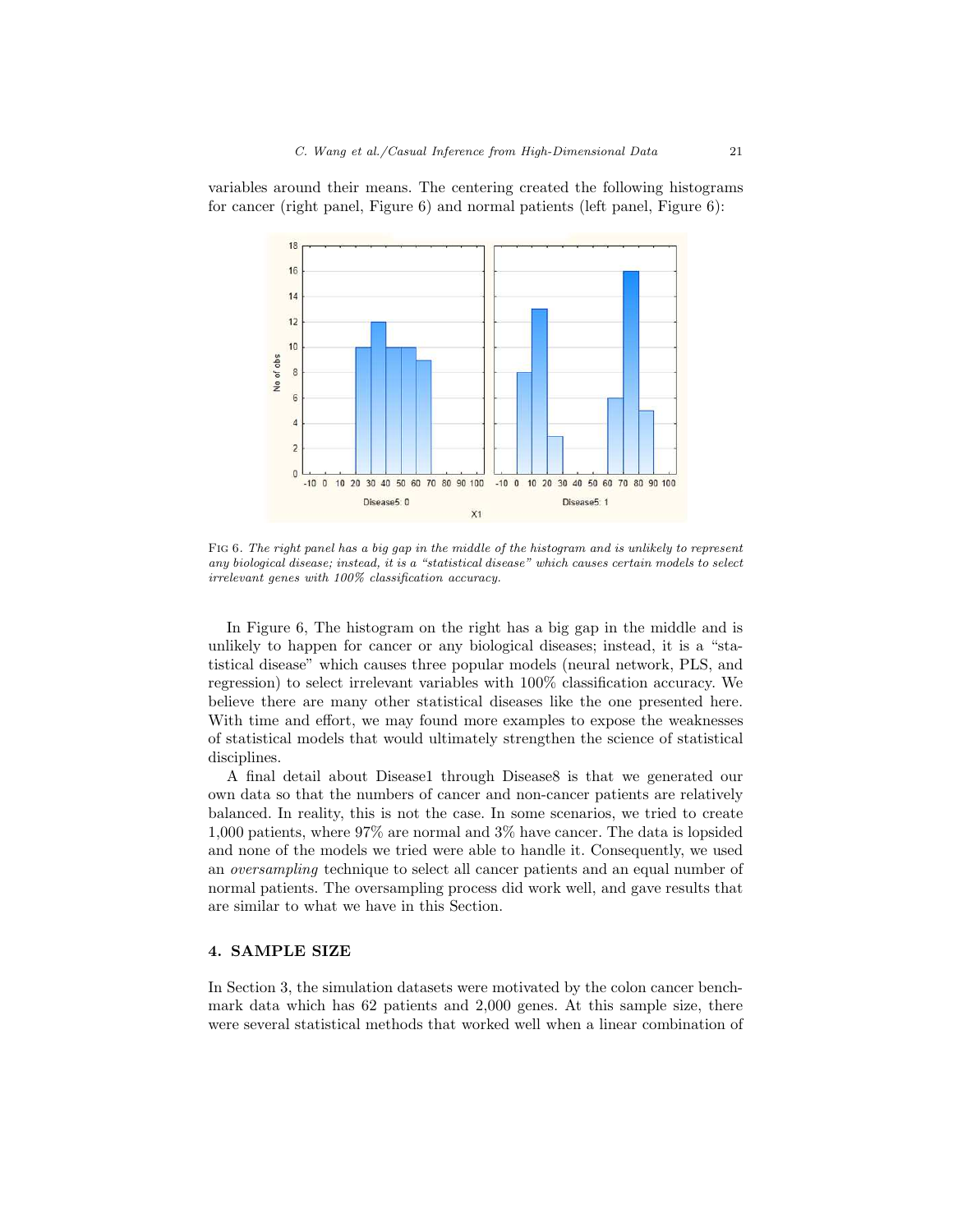genes caused the disease. However, the models did not work well with nonlinear interactions of three genes. In this section, we study the effect of both sample size and the number of contributing genes on the reliability and accuracy of several statistical models.

## *4.1. Three important genes, 102 patients*

Recall that in Section 3.2, when there are only three important genes implicated in the simulated disease, certain models did well with linear equations (Disease1 through Disease4) but not so for the nonlinear equations with gene-interactions  $(n = 62)$ . In this section we increase the sample size from  $n = 62$  to  $n = 102$ (with  $n = 102$  being motivated by the prostate cancer dataset), and consider Disease6 through Disease8 as defined in Section 3. With this moderate increase of sample size, gradient boosting *picks all important genes* and its prediction accuracies range from 93% to 100% as shown in Table 14 below. In Table 14, we also include a semi-saturated nonlinear three gene model:

$$
f_9 = \begin{cases} 1, & \text{if } X_1 + X_2 + X_3 + X_1 X_2 + X_2 X_3 + X_3 X_1 + X_1 X_2 X_3 > c_9 \\ 0, & \text{otherwise} \end{cases}
$$

#### TABLE 14

Gradient boosting picks all important genes with 3-gene nonlinear relationships and  $n = 102$ patients, while decision tree does not.

|          | Disease <sub>5</sub> | Disease <sub>6</sub>    | Disease7       | Disease <sub>8</sub> |
|----------|----------------------|-------------------------|----------------|----------------------|
| True     | X1, X2, X3           | X1, X2, X3              | X1, X2, X3     | X1, X2, X3           |
| Genes    | No Interaction       | 2nd order               | 3rd order      | 3rd order            |
|          | $X1, X2:$ more       | interaction             | interaction    | interaction          |
|          | important            |                         |                | semi-saturated       |
|          |                      | Genes selected by model |                |                      |
|          |                      | (error rate)            |                |                      |
| Decision | X1, X2               | X2, X3                  | X <sub>2</sub> | X <sub>2</sub>       |
| Tree     | $(7.1\%)$            | $(2.5\%)$               | $(2.9\%)$      | (3%)                 |
| Gradient | X1, X2, X3           | X1, X2, X3              | X1, X2, X3     | X1, X2, X3           |
| Boosting | $(5.9\%)$            | $(6.7\%)$               | $(6.7\%)$      | $(6.7\%)$            |

Recall that gradient boosting did not perform well on Disease7 and Disease8 when  $n = 62$  patients (Table 13). Table 14 above shows that if  $n = 102$  patients, then the model picks all the important genes with high prediction accuracy, and it even gets the relevant minor contributing genes (see Disease6 in Table 14).

#### *4.2. Five important genes, 102 or 204 patients*

In this section we go further to include 5 important genes in the simulation study: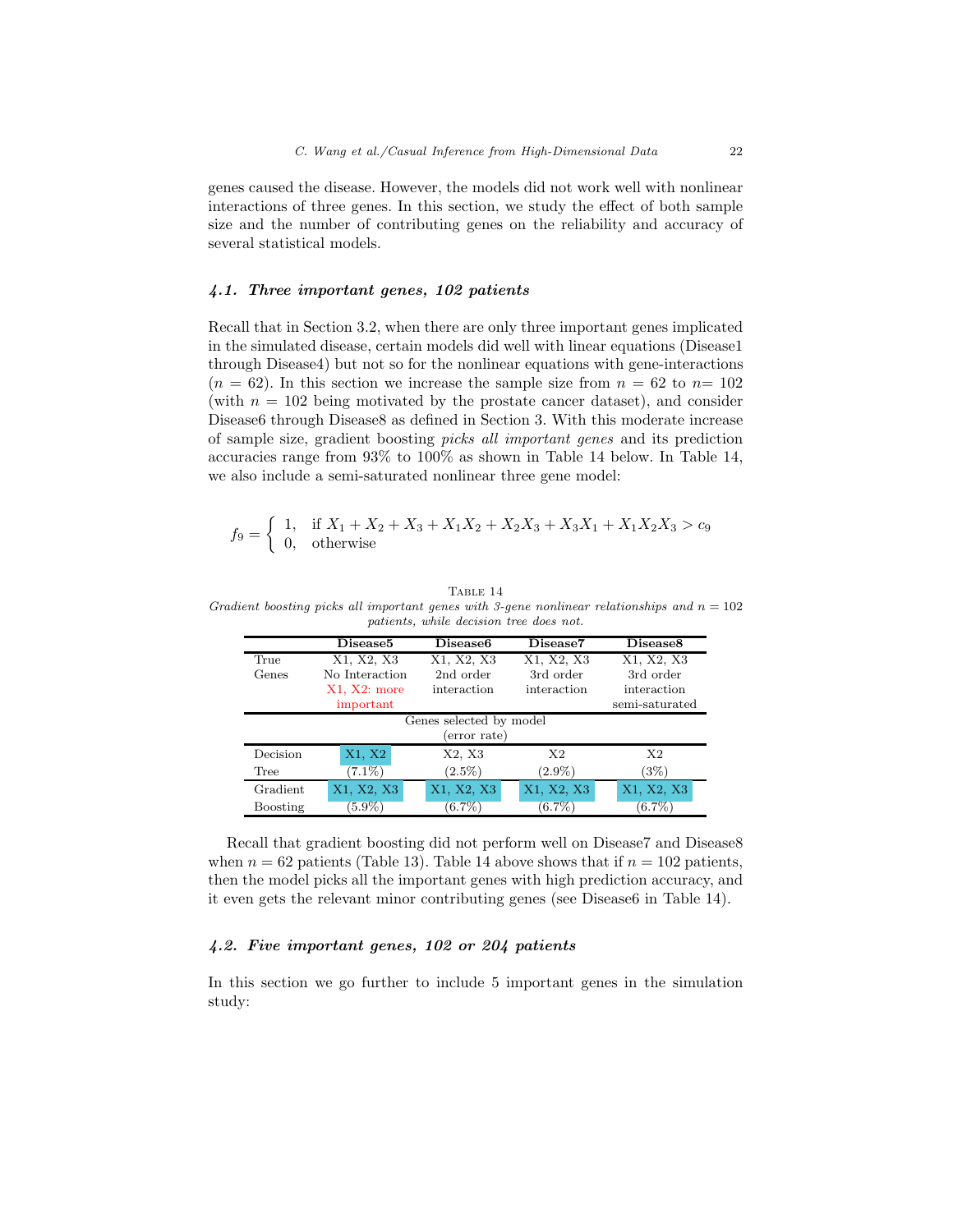$$
f_{10} = \begin{cases} 1, & \text{if } \Pi_{i=1}^{5} X_i > c_{10} \\ 0, & \text{otherwise} \end{cases}
$$

Table 15 below summarizes the results with gradient boosting and the Benjamini-Hochberg Fdr procedure. We found that the results from adjusted p-values by Fdr (Benjamini and Hochberg, 1995) and adaptive Fdr (Benjamini et al., 2006) are compatible to one another.

TABLE 15 Diease10, which depends on the five genes  $X1-X5$ , using  $n = 102$ . Benjamini-Hochberg Fdr picked only four genes unless the number of genes is prescreened to 100. Gradient boosting, in comparison, was able to pick all five genes from a prescreened pool of 2,000 genes.

| Method                  | $n = 102$ patients | $n = 204$ patients         |
|-------------------------|--------------------|----------------------------|
| Boosting-1              | $X1-X4$            | $X1-X5$                    |
| $(6,033 \text{ genes})$ | (missed X5)        | $\text{accuracy} = 86.3\%$ |
| Boosting-2              | $X1-X5$            | $X1-X5$                    |
| $(2,000 \text{ genes})$ | $Accuracy = 79\%$  | $accuracy = 86.3\%$        |
| $Fdr-1$                 | $X1-X4$            | $X1-X5$                    |
| $(6,300 \text{ genes})$ | (missed X5)        | $+2$ other genes           |
| $Fdr-2$                 | $X1-X4$            | $X1-X5$                    |
| $(2,000 \text{ genes})$ | (missed X5)        | $+6$ other genes           |
| $_{\rm Fdr-3}$          | $X1-X5$            | $X1-X5$                    |
| $(100 \text{ genes})$   | $+1$ other gene    |                            |

Table 15 shows that if  $n = 204$ , then both gradient boosting and the Benjamini-Hochberg Fdr procedure would be able to pick up all important genes. Note that microarray experiments are very expensive (although the price is decreasing in recent years), and a large sample like  $n = 204$  may be beyond the reach of many scientists. Consequently a procedure that can handle small sample is highly desired.

Turning to the case when  $n = 102$  patients, both gradient boosting and Fdr missed one important gene, which is *not acceptable* to biologists - once an important gene is lost, then it cannot be recovered. Nevertheless, if the number of the genes is cut from 6,033 to 2,000 using a pre-screening method, then boosting would succeed, but this is not the case with Fdr. The problem with Fdr persisted when we cut the number of genes to 500 (not shown in Table 16). But if the number of genes is cut to 100, then Fdr would succeed.

Gradient boosting is well-known for being able to model nonlinear phenomena (Friedman, 2001, *Annals of Statistics*), but if there are too many genes in the model (e.g.,  $6,033$  genes, too much noise) and n is relatively small (e.g.,  $102$ ) patients), then the model would fail. For this reason, in Table 15, we use gradient boosting to rank the predictors, cut the bottom ones and then re-fit the model. This procedure may raise eyebrows if we do it with  $Fdr$  (where p-values are involved) and one may argue that the repeated adjustments of  $p$ -values would violate the validity of statistical inference. In our opinion, both gradient boosting and Fdr are *exploratory* tools in the gene selection, and hence the issue of statistical inference does not really matter.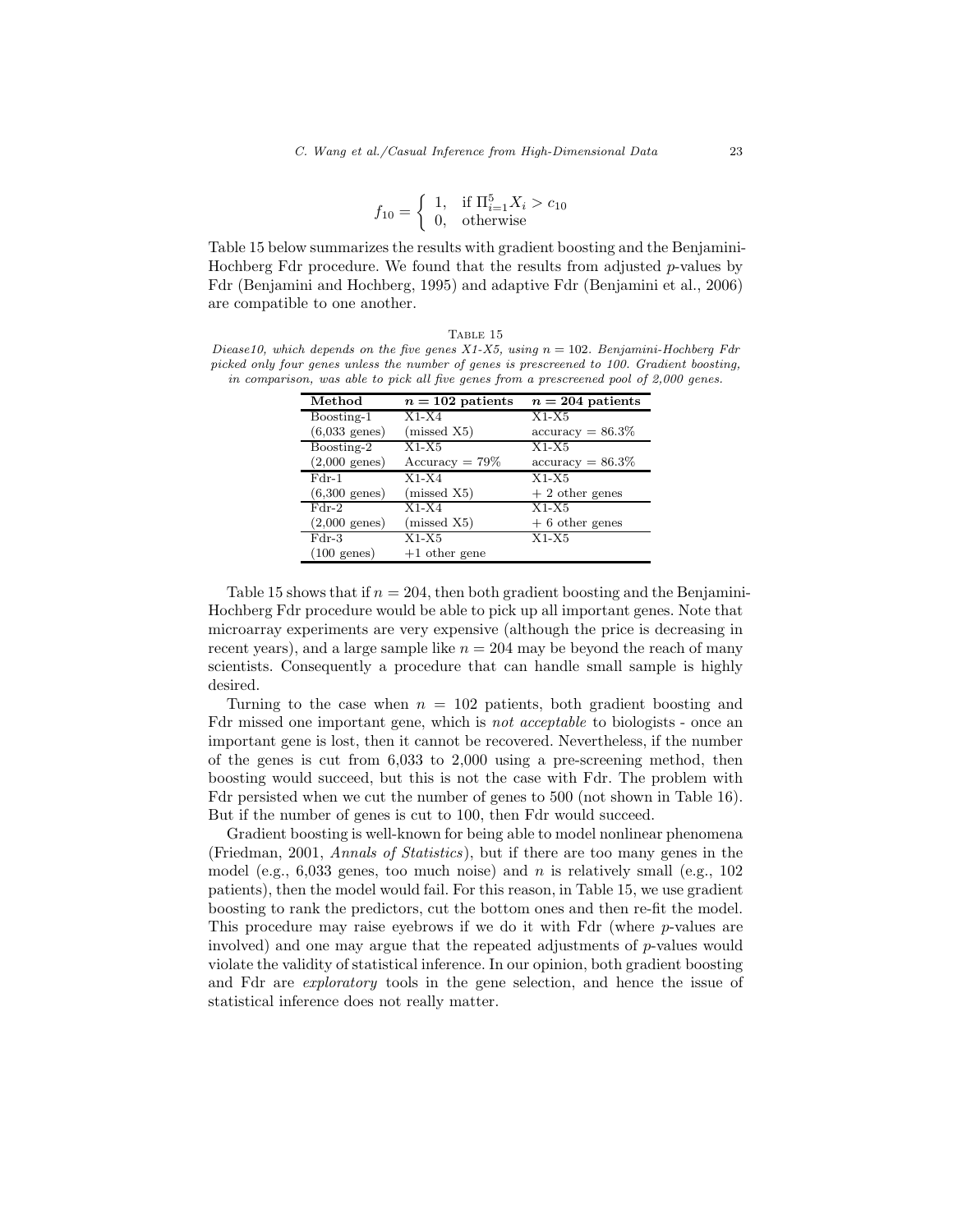# *4.3. Ten important genes,* n = *102, 204, 306, or 408 patients*

We now extend our simulation to include 10 important genes:

$$
f_{11} = \begin{cases} 1, & \text{if } \Pi_{i=1}^{10} X_i > c_{11} \\ 0, & \text{otherwise} \end{cases}
$$

The results are shown in Table 16 below.

#### TABLE  $16\,$

Ten important genes causing Disease 11. In each cell, we give the number of important genes selected by the specified statistical method, and ". . ." indicates a set of irrelevant genes were also chosen. We only give data for False Discovery and accuracy when the statistical method succeeded at finding all 10 relevant genes. We do this because FNDs (False Non-Discoveries) are not acceptable: once an important gene is lost, then it cannot be recovered. Note that PLS is not consistent.

|                         | $n=102$    | $n=204$             | $n=306$             | $n=408$             |
|-------------------------|------------|---------------------|---------------------|---------------------|
| Boosting-1              | $1$ gene   | 6 genes             | 8 genes             | 9 genes             |
| $(6,033 \text{ genes})$ | $+ \ldots$ | $+ \ldots$          | $+\ldots$           | $+\ldots$           |
| Boosting-2              | 4 genes    | 9 genes             | 10 genes            | $10$ genes          |
| $(500 \text{ genes})$   | $+ \ldots$ | $+ \ldots$          | $FDiscovery = 98%$  | $FDiscovery = 98%$  |
|                         |            |                     | $accuracy = 83\%$   | $accuracy = 87\%$   |
| Boosting-3              | 9 genes    | 10 genes            | $10$ genes          | $10$ genes          |
| $(100 \text{ genes})$   | $+ \ldots$ | $FDiscovery = 90\%$ | $FDiscovery = 90\%$ | $FDiscovery = 90\%$ |
|                         |            | $accuracy = 80\%$   | $accuracy = 86\%$   | $accuracy = 88\%$   |
| Boosting-4              | 9 genes    | $10$ genes          | $10$ genes          | $10$ genes          |
| $(20 \text{ genes})$    | $+ \ldots$ | $FDiscovery = 20\%$ | $FDiscovery = 20\%$ | $FDiscovery = 20\%$ |
|                         |            | $accuracy = 87\%$   | $accuracy = 91\%$   | $accuracy = 88\%$   |
| Boosting-5              | 9 genes    | $10$ genes          | $10$ genes          | $10$ genes          |
| $(12 \text{ genes})$    | $+ \ldots$ | $FDiscovery = 17%$  | $FDiscovery = 17%$  | $FDiscovery = 17%$  |
|                         |            | $accuracy = 88\%$   | $accuracy = 92.2\%$ | $accuracy = 94.5\%$ |
| Fdr                     | $1$ gene   | $5$ genes           | 8 genes             | 7 genes             |
| $(6,033 \text{ genes})$ | $+ X1379$  |                     | $+ X1502$           |                     |
| Fdr                     | 4 genes    | $5$ genes           | 7 genes             | $8$ genes           |
| $(2,000 \text{ genes})$ |            |                     |                     |                     |
| Fdr                     | 4 genes    | 8 genes             | 9 genes             | 10 genes            |
| $(500 \text{ genes})$   | $+ X37$    | $+ X382$            |                     |                     |
| Fdr                     | 4 genes    | 8 genes             | 10 genes            | 10 genes            |
| $(100 \text{ genes})$   | $+ X59$    | $+ X59$             |                     |                     |
| Fdr                     | 5 genes    | $10$ genes          | 10 genes            | 10 genes            |
| $(20 \text{ genes})$    |            |                     |                     | $+ X20$             |
| $PLS-m1$                | 9 genes    | 9 genes             | 9 genes             | 10 genes            |
| $(40 \text{ genes})$    |            |                     |                     | $FDiscovery = 0\%$  |
|                         |            |                     |                     | $accuracy = 89\%$   |
| $PLS-m2$                | 9 genes    | 10 genes            | 10 genes            | 9 genes             |
| $(20 \text{ genes})$    |            | $FDiscovery = 0\%$  | $FDiscovery = 0%$   |                     |
|                         |            | $accuracy = 89\%$   | $accuracy = 89\%$   |                     |

The data in Table 16 allows us to readily see the effects of sample size on gene selection, accuracy and the false discovery rates of various statistical methods. When looking at ten interacting genes, which can reasonably be expected in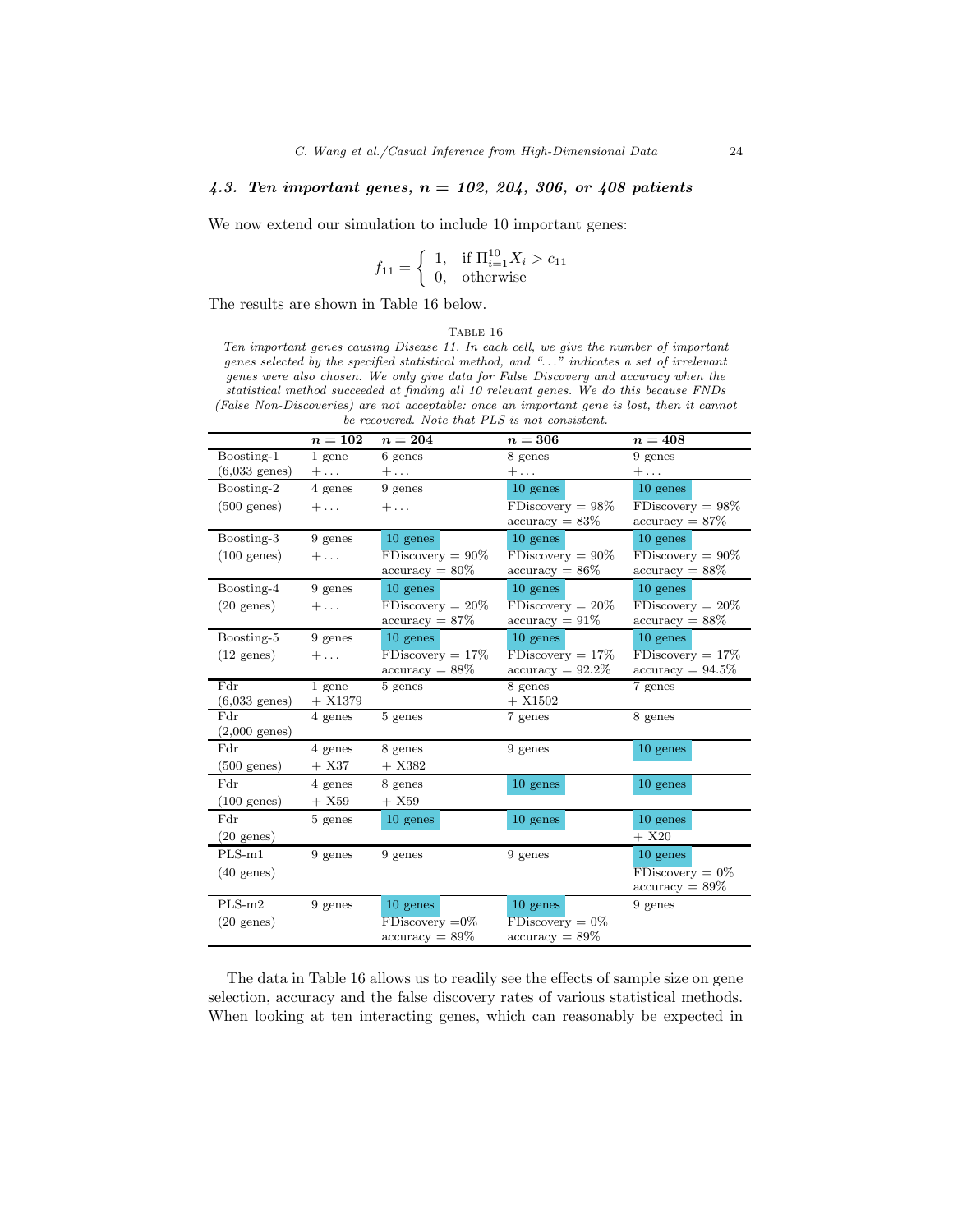cancer, a sample size of  $n = 102$  is too small for Fdr, gradient boosting and PLS, as all important genes are not identified. These false non-discoveries are costly to biologists, as once a gene is screened out of a pool, there is no chance of identifying that gene as an essential component of a disease.

Increasing the sample size to  $n = 204$  starts to paint a different picture. All three methods perform better at this sample size. However, in each case, a prescreening method is required to cut down the number of genes used in the model. In the case of Fdr and PLS, the prescreened pool of genes must be of size 20 in order to identify all the relevant genes. When the sample size is  $n = 204$ patients, gradient boosting performs consistently well on prescreened pools of size 100 genes or smaller.

As we increase the sample size, we find that Fdrs performance improves, with all ten relevant genes for Disease11 being selected from larger prescreened pools. PLS's performance also improves with sample size, but does not pick up all 10 genes when  $n = 408$  patients and there are 20 genes in the model. Gradient boosting is a consistent performer at larger sample sizes, provided a prescreening procedure is applied to cut down the pool of 6,033 genes.

However, gradient boosting is well-known for being an algorithm for *greedy* function approximation (Friedman, 2001). As a result, the false discovery rate is relatively high. For instance, in Table 16, Boosting-3 with  $n = 204$  has an extremely high false discovery rate of 90%. While it is desirable that boosting identified all 10 relevant genes, this 90% false discovery rate means the boosting algorithm is technically selecting all 100 prescreened genes. This seems to suggest that boosting is a weak model. However Figure 7 shows that the Variable Importance scores of the top relevant genes are much higher than the majority of the other genes, with the exception of exactly one false discovery in the 11 most important genes. Therefore, while boosting is ranking all genes as important, it is ranking the top ten genes (the ten relevant genes that determine the disease state) as significantly more important than essentially all of the other genes. This chart can thus be used to allow a biologist to cut down the number of genes without resulting in the emergence of false non-discoveries. This is precisely how we cut down the size of the prescreened pool of genes in Boosting-4 and Boosting-5 of Table 16.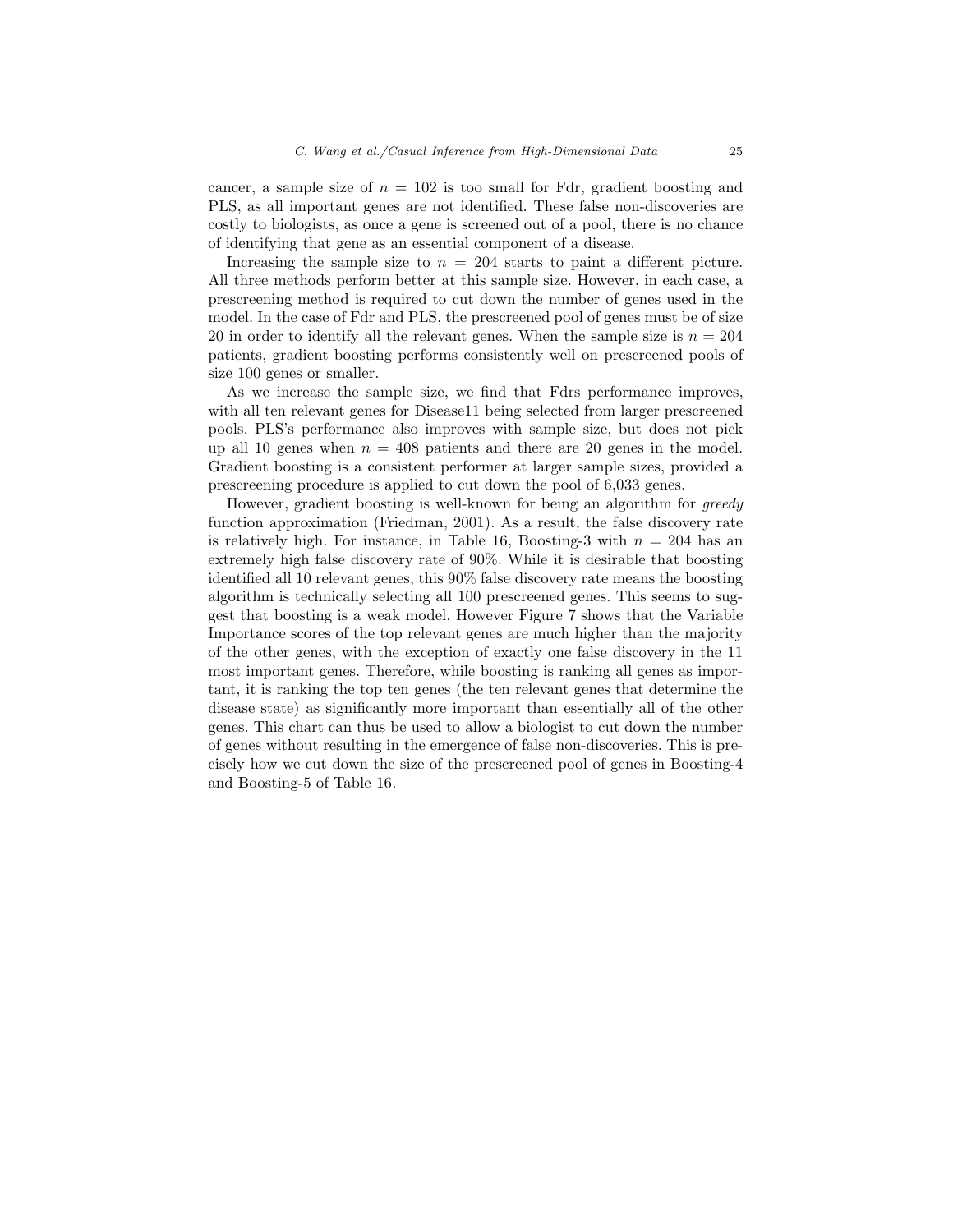

FIG 7. Gene score for the top 25 genes for Boosting-3 (Table 16) with  $n = 204$  patients. The genes implicated in the disease are shown in dark blue and those not implicated in the disease are shown in light green. In spite of the high Fdiscovery rate of 90%, the eleven genes with the highest score contain all ten genes that cause the disease.

## *4.4. Non-Taylor interactions*

In the literature, the gene-gene interactions have been modeled using Taylor polynomials (see, e.g., Park and Hastie, 2008; Assimes et al., 2008; Cordell, 2009). Our results showed that when gene interactions are described by Taylor polynomials, gradient boosting is a reliable method when coupled with prescreening and a sufficiently large sample size. In this section, we explore a number of non-Taylor interactions with *multiple thresholds* and determine if the statistical methods have the same level of success. The diseases explored are:

$$
f_{101} = \begin{cases} 1, & \text{if } X_1 > 27 \text{ and } X_2 > 70 \text{ and } X_3 < 220 \\ 0, & \text{otherwise} \end{cases}
$$
  

$$
f_{102} = \begin{cases} 1, & \text{if } X_1 > 23 \text{ and } X_2 > 34 \text{ and } X_3 < 180 \\ 0, & \text{otherwise} \end{cases}
$$
  

$$
f_{103} = \begin{cases} 1, & \text{if } X_1 X_2 > 300 \text{ and } X_3 < 140 \\ 0, & \text{otherwise} \end{cases}
$$

For Disease101, the thresholds were chosen so that X1 and X2 are more important than X3. For Disease102, the three genes (X1, X2, X3) have equal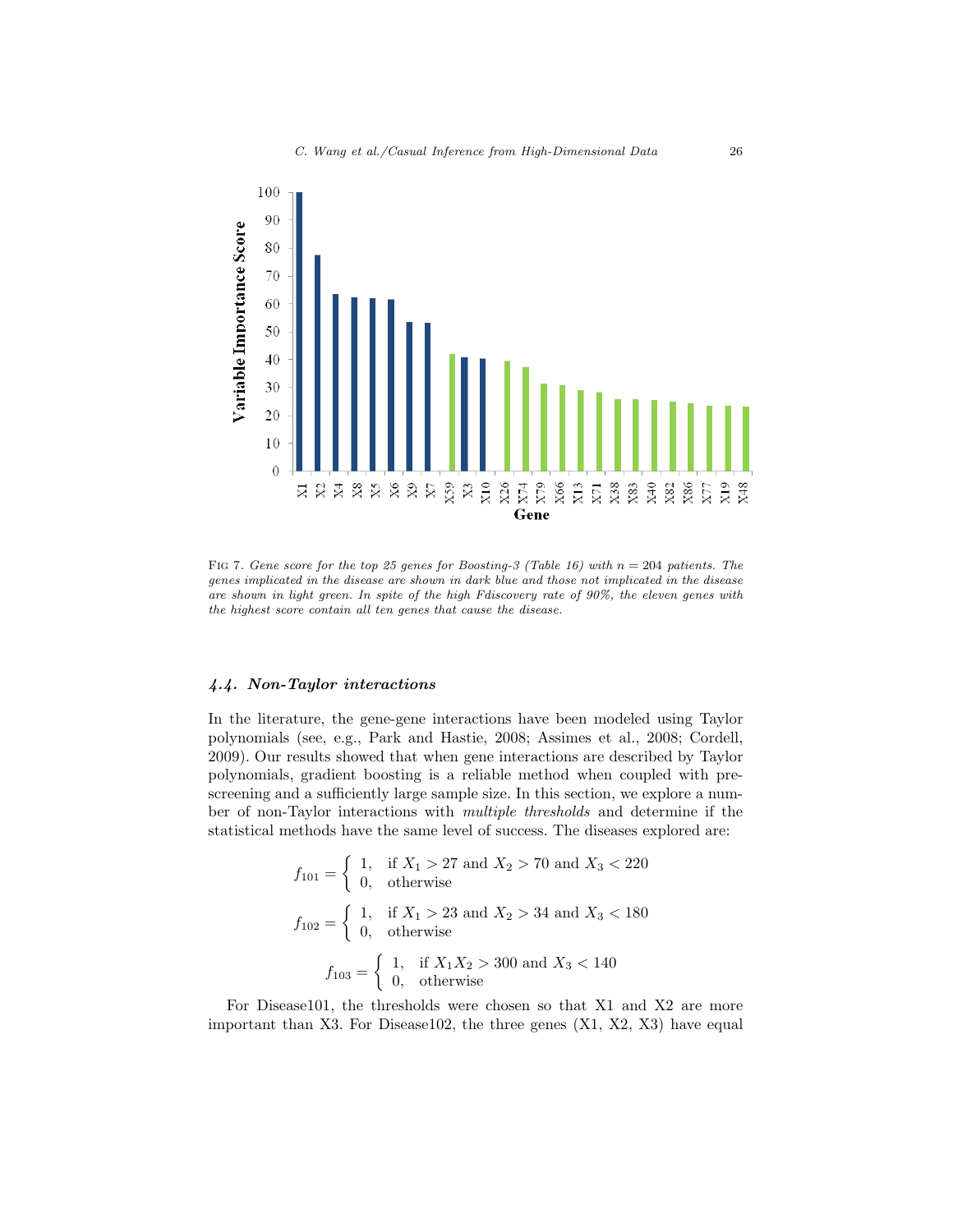weights. For Disease103, X1X2 and X3 have equal weights. Table 17 below shows the results of Fdr, gradient boosting, and PLS models for these three diseases.

|                                     | Disease101<br>$X1 > X2 \gg X3$<br>X3 is minor                    | Disease102<br>$X1, X2, X3$ have<br>equal weights                 | Disease103<br>$X1*X2$ and X3 have<br>equal weights                |
|-------------------------------------|------------------------------------------------------------------|------------------------------------------------------------------|-------------------------------------------------------------------|
| Fdr<br>$(100 \text{ genes})$        | X1, X2, X3                                                       | X1, X3                                                           | X2, X3                                                            |
| Boosting-1<br>$(100 \text{ genes})$ | $X1, X2, \ldots$<br>$FDiscovery = 78%$<br>$accuracy = 87\%$      | $X1, X2, X3, \ldots$<br>$FDiscovery = 60\%$<br>$accuracy = 93\%$ | $X1, X2, X3, \ldots$<br>$FDiscovery = 96\%$<br>$accuracy = 100\%$ |
| Boosting-2<br>$(20 \text{ genes})$  | $X1, X2, \ldots$<br>$FDiscovery = 90\%$<br>$accuracy = 87\%$     | $X1, X2, X3, \ldots$<br>$FDiscovery = 70\%$<br>$accuracy = 87\%$ | $X1, X2, X3, \ldots$<br>$FDiscovery = 85\%$<br>$accuracy = 93\%$  |
| Boosting-3<br>$(10 \text{ genes})$  | $X1, X2, \ldots$<br>$FDiscovery = 80\%$<br>$accuracy = 87\%$     | $X1, X2, X3, \ldots$<br>$FDiscovery = 70\%$<br>$accuracy = 93\%$ | $X1, X2, X3, \ldots$<br>$FDiscovery = 70\%$<br>$accuracy = 93\%$  |
| Boosting-4<br>$(5 \text{ genes})$   | $X1, X2, X3, \ldots$<br>$FDiscovery = 40\%$<br>$accuracy = 87\%$ | $X1, X2, X3, \ldots$<br>$FDiscovery = 40\%$<br>$accuracy = 93\%$ | $X1, X2, X3, \ldots$<br>$FDiscovery = 40\%$<br>$accuracy = 93\%$  |
| Boosting-5<br>$(3 \text{ genes})$   | X1, X2, X3<br>$FD iscovery = 0\%$<br>$accuracy = 87\%$           | X1, X2, X3<br>$FDiscovery = 0\%$<br>$accuracy = 93\%$            | X1, X2, X3<br>$FDiscovery = 0\%$<br>$accuracy = 93\%$             |
| <b>PLS</b><br>$(100 \text{ genes})$ | X1, X2, X3<br>$FDiscovery = 0\%$<br>$\text{accuracy} = 90\%$     | X1, X2                                                           | X2, X3                                                            |

TABLE 17 Non-Taylor interactions with three genes,  $X1-X3$  with  $n = 102$  patients. Fdr fails on Disease102 and 103. PLS was shown to be inconsistent in Table 16, therefore we do no Disease102 and 103. PLS was shown to be inconsistent in Table 16, therefore we do not

From Table 17, we can see that for non-Taylor gene interactions, PLS and Fdr do not produce reliable results at a sample size of  $n = 102$ . However, gradient boosting continues to prove to be a better tool, as it can well identify the relevant genes and classify the data at a sample size of 102 when the gene interactions are non-Taylor.

#### 5. SUPPORT VECTOR MACHINE

In Table 1 (colon cancer data), we presented certain classification results from the SVM community. Collectively, the results in Table 1 indicate that there is room for improvement. In this Section, we will discuss our evaluation of the SVM technology.

Note that given a set of data that is completely separated by a specific threshold such as Disease1 through Disease11 in our simulations, *theoretically* it is possible to construct two convex hulls to separate the data (Figure 8),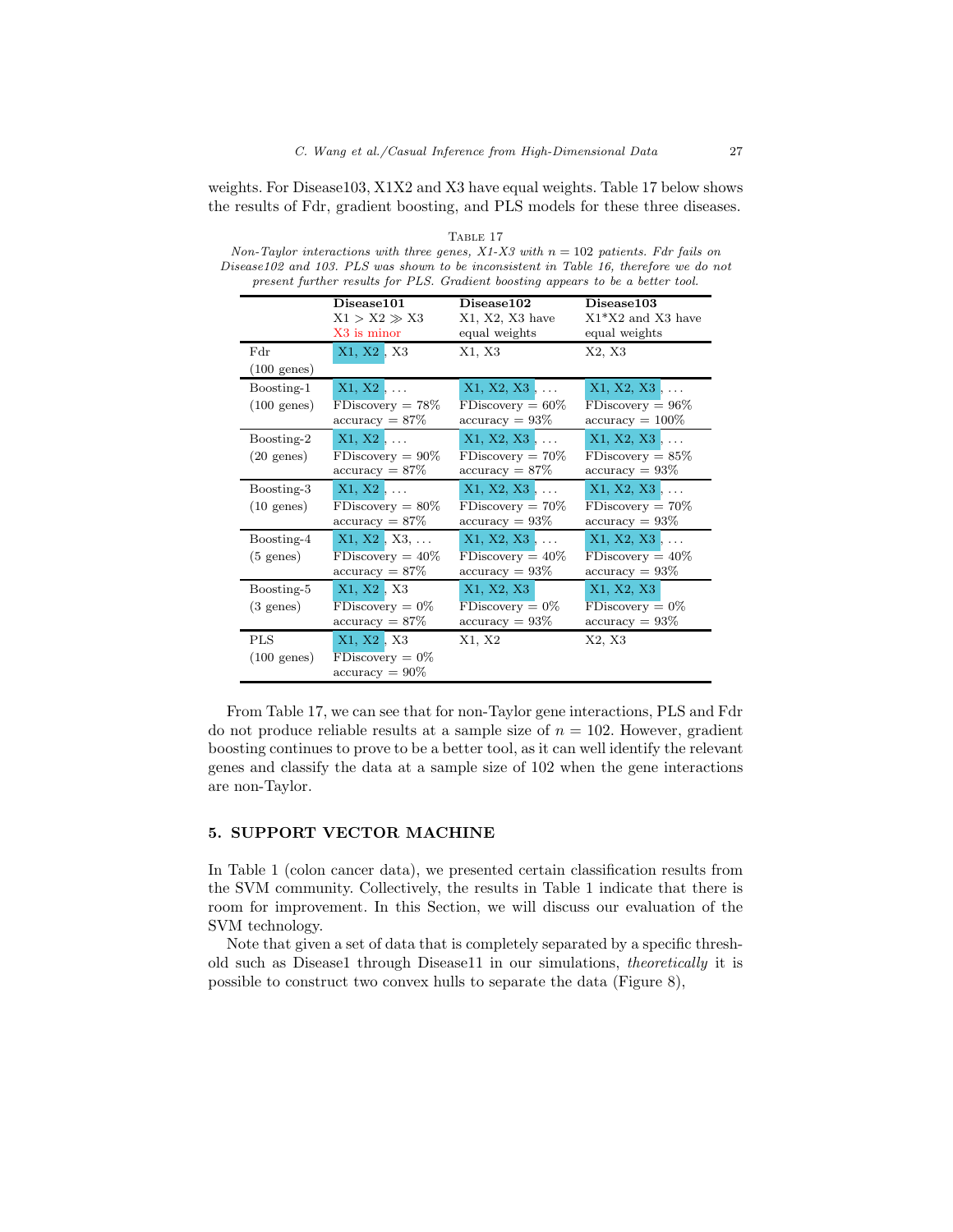

FIG 8. Convex hulls of two data sets that are completely separated from each other.

where a convex hull is defined as

$$
C = \{\sum_{j=1}^{n} \lambda_j \overrightarrow{p_j} : \lambda_j \ge 0, \forall j, \sum_{j=1}^{n} \lambda_j = 1\}.
$$

Given the 2 convex hulls, one can define *support vectors* to find optimal separation of the data as shown in Figure 9.



Fig 9. Optimal separation of two datasets

For nonlinear problems such as Disease10 and Disease 11, the goal of a support vector machine is to transform the data from the low-dimensional space to a high-dimensional space and then use a hyper-plane to separate the data (see, e.g., Hastie, Tibshirani, Friedman, 2011). When there are 6,033 genes, the prediction space is not really "low dimensional," but a forward-selection process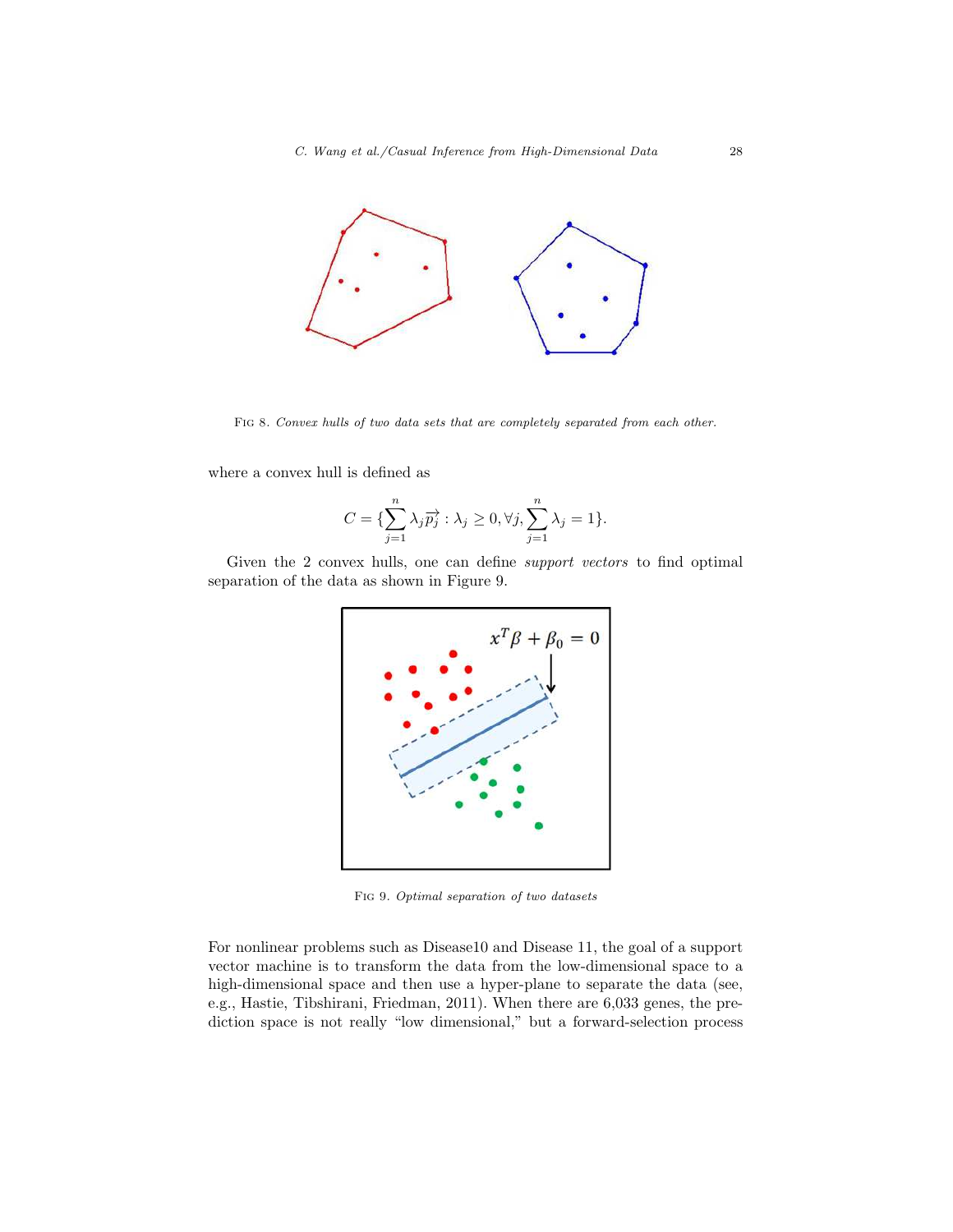starting with a single gene is feasible. Furthermore, if the biological interactions of certain genes are roughly known, then that piece of knowledge may guide the statistician to pick a kernel for optimal separation.

In our simulation study, Disease10 uses 5 important genes to create the target disease; consequently we would expect the SVM technology to achieve 100% prediction accuracy when all 5 important genes are fed into the model. Table 18 below shows that this is not the case for the four different kernels we tried.

| TABLE 18<br>Prediction accuracy of four SVM models.                                   |         |         |         |         |  |  |
|---------------------------------------------------------------------------------------|---------|---------|---------|---------|--|--|
| Disease10 with 5 important genes: X1-X5<br>Accuracy of SVM (10-fold cross-validation) |         |         |         |         |  |  |
| Kernel                                                                                | $n=102$ | $n=204$ | $n=306$ | $n=408$ |  |  |
| Linear                                                                                | 89%     | 94%     | 93%     | $90\%$  |  |  |
| Polynomial                                                                            | 85\%    | 92%     | 96%     | 90%     |  |  |
| <b>RBF</b>                                                                            | 89%     | 95%     | 97%     | 94%     |  |  |
| Sigmoid                                                                               | 89%     | 90%     | 93%     | 89%     |  |  |

Table 19 shows the SVM prediction accuracy for Disease11 with 10 important genes. The results are equally disheartening.

TABLE 19 Prediction accuracy of four SVM models.

| Disease11 with 10 important genes: X1-X10          |                                            |        |      |     |  |  |  |
|----------------------------------------------------|--------------------------------------------|--------|------|-----|--|--|--|
|                                                    | Accuracy of SVM (10-fold cross-validation) |        |      |     |  |  |  |
| Kernel<br>$n=102$<br>$n=204$<br>$n=306$<br>$n=408$ |                                            |        |      |     |  |  |  |
| Linear                                             | $77\%$                                     | $90\%$ | 88%  | 82% |  |  |  |
| Polynomial                                         | 81\%                                       | 86\%   | 86\% | 84% |  |  |  |
| <b>RBF</b>                                         | 73%                                        | 94%    | 90%  | 86% |  |  |  |
| Sigmoid                                            | 73%                                        | 92%    | 87%  | 83% |  |  |  |

Table 19 also shows that the increase of sample size from  $n = 204$  to  $n = 306$ or 408 only confounds the model and the result is a decrease of classification accuracy.

In the SVM literature, there exists a great variety of kernel functions that can be used to transform nonlinear to linear data. A list of 25 kernels can be found at (<http://crsouza.blogspot.com/2010/03/kernel-functions-for-machine-learning.html>). The kernels include Laplacian kernel, ANOVA kernel, spline kernel, Bessel kernel, Cauchy kernel, chi-square kernel, histogram intersection kernel, generalized t-student kernel, Bayesian kernel, wavelet kernel, etc. With modifications and hybridizations, one may be able to generate hundreds or thousands of other kernels as partially shown in Table 1 of this paper.

It would be interesting to know whether any of new kernels could actually separate the data in Disease1 through Disease11, Disease101 through Disease103, and possibly in other cases where gene interactions are nonlinear or non-Taylor. We do not see an easy way to meet this challenge. But the effort should be worthwhile and may generate new insights into this important field of statistical learning.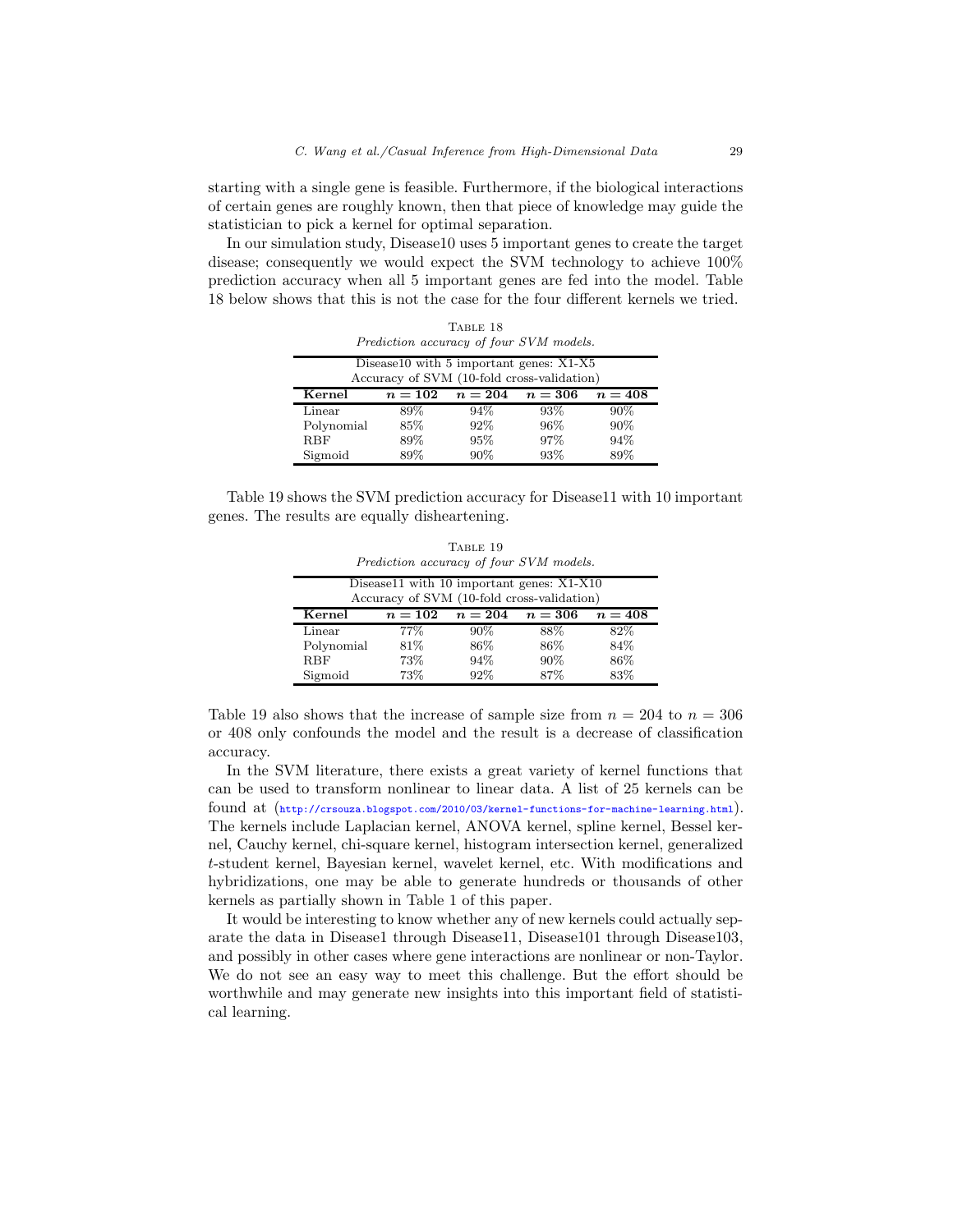The same may be true for thousands of new techniques in the field of variable selection. In modern statistics, the literature on variable selection is vast, complicated, and chaotic. A systematic approach to evaluate these new tools can be a huge challenge, but it may be able to provide scientists certain guidance on how to select tools in the important task of variable selection.

### 6. Discussions and Concluding Remarks

In a 2008 lecture, Stanley Young of NISS (the National Institute of Statistical Sciences) maintained that

Empirical evidence is that 80-90% of the claims made by epidemiologists are false; these claims do not replicate when retested under rigorous conditions.

Young's conclusion was based on the following: findings from top medical research journals, a survey of journal editors from diverse fields of science, and a finding that of 20 claims coming from observational studies, only one replicated when tested in NIH funded randomized clinical trials.

In a follow-up article, Young and Karr (2011) further examined 52 claims from *Journal of the American Medical Association, the New England Journal of Medicine, Journal of the National Cancer Institute*, and *Archives of Internal Medicine*. The conclusion is that "Any claim coming from an observational study is most likely to be wrong."

To the insiders of statistical analysis of cause-and-effect, a lot of false claims may be avoidable if researchers take note of a motto from Rubin and Holland (see Holland, 1986):

# No Causation Without Manipulation.

The motto, of course, has exceptions even in observational studies. For example, in astronomy we cannot manipulate any of the relevant quantities, yet predictions in astronomy are often more accurate than those produced by double-blind randomized controlled experiments.

In the field of gene identification, data from microarray experiments and from similar settings are in the category of observational studies, although they are called "experiments" in the broad scientific community. The use of statistical analysis to determine which gene (or set of genes) is the cause of a specific disease is often confounded by the following factors:

- 1. We cannot flip a coin and then assign a patient to have cancer or no cancer. Consequently the t-tests, p-values, Bonferrani adjustment, and Benjamini-Hochberg Fdr all lose their footing in the statistical analysis of cause-andeffect. Another problem with  $p$ -values is that "statistical significance" is not the same as "practical significance" and the p-values can be very misleading in the gene selection process. Furthermore, our work has shown that the t-test is not efficient in the detection of non-Taylor interactions.
- 2. The situation is worse with the regression model or other machine-learning tools such as neural networks and support vector machines, even if the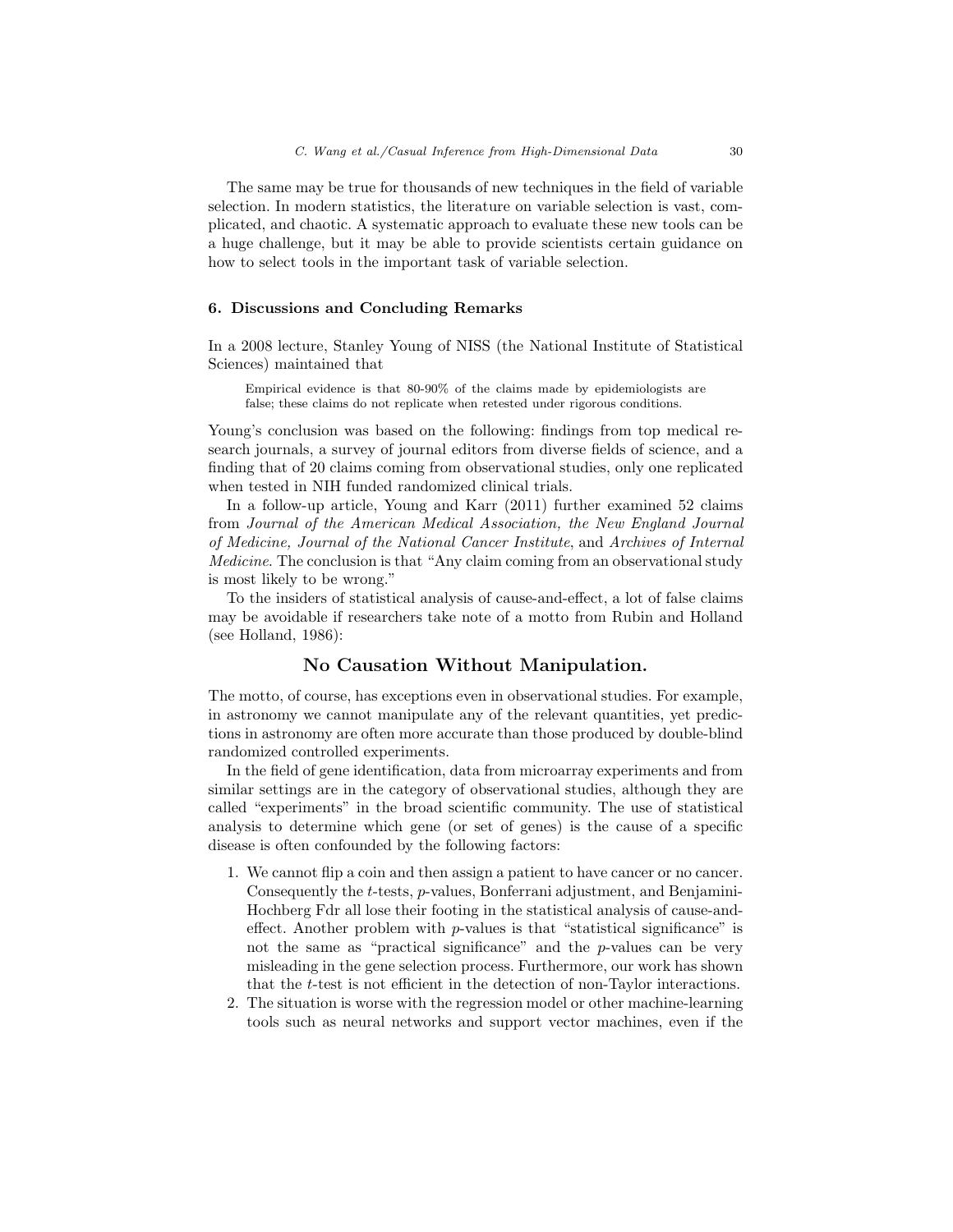investigators use various randomization techniques on the laboratory animals. Freedman (2008, *Statistical Science*) pointed out that "Randomization Does Not Justify Logistic Regression." In addition, he questioned the scientific ground of using logit versus probit or other types of the link functions in binary regression. Furthermore, in binary regression, often there are *multiple* variables on the right-hand side of the equation, and we simply cannot expect biologists to randomize or manipulate the variables in the experiment. The same can be said for other models such as partial least squares, support vector classifier, and gradient boosting.

3. Another problem with the statistical models and the adjusted  $p$ -values is that often a single gene is responsible for the onset of a specific disease. But when that gene is altered, it may change the expression level of dozens of other downstream genes. Imagine a gene that is solely responsible for causing a specific disease; in its active state, the gene releases proteins and then the expression of 10 or 20 other genes is affected in the process. Now how do we expect the shuffling of statistical methods to identify the primary gene and not pick up all the secondary genes instead?

Fortunately, in the area of gene identification, new techniques have been developed that would confirm to the motto of Rubin and Holland. As one example, biologists can create knockout organisms in which the function of a particular gene is shut down. Using these knockouts, a biologist is able to infer the impact of the shut-down gene by studying how organisms with the gene differ from organisms without the gene. For instance, Fong and colleagues developed knockout mice for the fragile histidine triad (FHIT) gene. They discovered that mice without this gene are more susceptible to carcinogen-induced tumor formation than those mice that express the gene (Fong et al., 2000).

While experiments like this are incredibly powerful, this approach is not a feasible way to identify unknown/undetermined genes that cause a particular disease - there are simply too many genes in the genome for a biologist to knock them all out and observe their effect. Statistical analysis of microarray data reduces this large pool of genes to a reasonably-sized pool that biologists could then examine using more rigorous experimental approaches. Therefore, statistical analysis of microarray data can be viewed as an important first step in identifying genes that potentially cause a particular disease.

In this study, we found that the technique of stochastic gradient boosting (Freeman, 2001) was able to identify all important genes from a pool of 6,033 with the sample size of  $n = 102$ . We did this with simulation datasets that involve 5-gene interactions, 10-gene interactions and non-Taylor 3-gene interactions. The simulations have been crafted to match the real situation as closely as possible (Section 3) - the equations are deterministic but they also mimic the colon cancer data and the prostate cancer data (Efron, 2010, 2008): random elements, correlations among the genes, etc. In all cases, the gradient boosting was able to pick the contributing genes.

In comparison, the following techniques missed important genes in various scenarios: Bonferrani adjustment, Benjamini-Hochberg Fdr, logistic regression,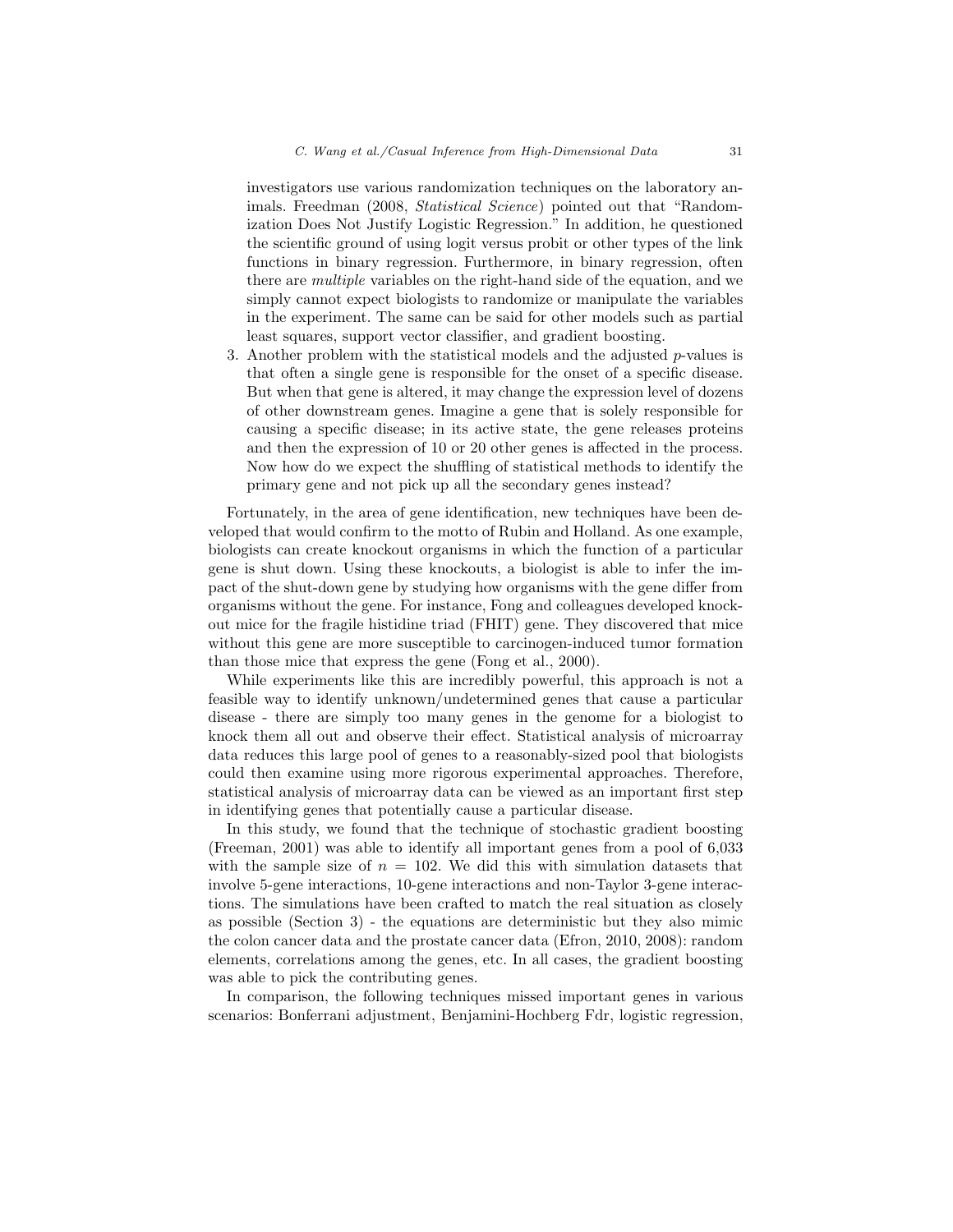partial least squares, LASSO (least angle regression), neural network, decision tree, and support vector machine. This is problematic and points to the crucial distinction between *false discovery* and *false non-discovery* in the statistical gene search, where false discovery leads to the selection of irrelevant genes and false non-discovery misses out important genes that cannot be recovered in the subsequent analysis. From the biological view point, false non-discovery is *not acceptable* for the very reason that if an important gene is lost in the statistical exploration, then it will mislead subsequent research efforts.

In addition, our investigation shows that commonly used measures in binary classifications can be very misleading in gene identification: error rate, false positive, false negative, and other measures that are derived from these values (sensitivity, specificity, ROC curves, the area under the ROC curve, F-measures, precision, recall, etc.). The most troubling is that some commonly used models would produce 100% accuracy measures and select different sets of genes. They simply cannot stand the scrutiny of parameter estimates and model stability.

Currently there are thousands of tools for variable selection, with new ones showing up at an exponential rate. The growth of this field will provide us new techniques to tackle many hard problems with high-dimensional data. Nevertheless, the growth also creates a problem for scientists who are facing thousands of variables and thousands of tools to select the relevant variables. In most cases, nobody knows which variable is causing what and existing subject knowledge often conflicts with each other. In many cases, the search process is like trying to find a black cat in a dark house.

In our investigation, we compared the results from real-world data and from simulation studies. The use of simulation is a standard practice in statistics, even college students know that Ulam and von Newmann did it in the Manhattan Project some 70 years ago. But in the fields of gene search and variable selection, the literature is very shy on this technology. Here you play god, create the genes of your liking, investigate the sample size needed, compare the tools, and finally select the top variables for the specific phenomenon under the study. In our case, we found that certain widely used models (neural network, PLS, logistic regression, and LASSO) would render 100% prediction accuracy with genes that are *not responsible* for our simulated diseases. On the other hand, with moderate sample size, gradient boosting will be shown to be a superior model for gene selection, though we suspect there are more tools that are appropriate for gene search. We believe a platform would be beneficial in helping to select the top tools before we try to select the top variables.

## References

- [1] ALON, U., BARKAI, N., NOTTERMAN, D. A., GISH, K., YBARRA, S., MACK, D., and LEVINE, A. J. (1999). Broad patterns of gene expression revealed by clustering analysis of tumor and normal colon tissues probed by oligonucleotide arrays. *Proc. Natl. Acad. Sci.* 96 6745-6750.
- [2] ASSIMES T. L., KNOWLES, J. W., BASU, A., IRIBARREN, C., SOUTH-WICK, A., et al. (2008). Susceptibility locus for clinical and subclinical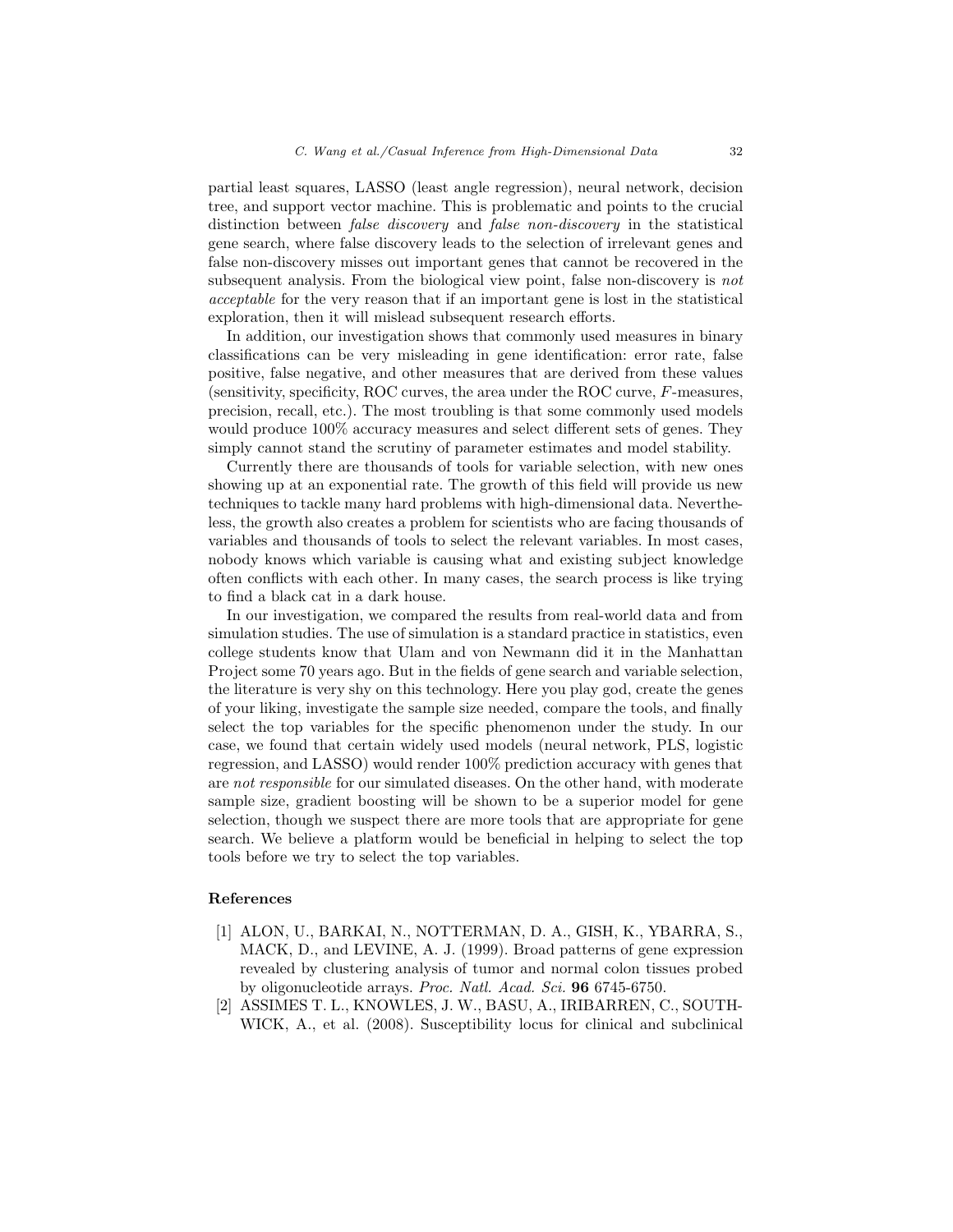coronary artery disease at chromosome 9p21 in the multi-ethnic advance study. *Hum Mol Genet.* 17 2320–2328.

- [3] BENJAMINI, Y. and HOCHBERG, Y. (1995). Controlling the false discovery rate: a practical and powerful approach to multiple testing. *Journal of the Royal Statistical Society, B*. 57 289-300.
- [4] BENJAMINI, Y., KRIEGER, A. M., and YEKUTIELI, D. (2006). Adaptive linear step-up false discovery rate controlling procedures. *Biometrika*. 93 491-507.
- [5] BAR, H., BOOTH, J., SCHIFANO, E., and WELLS, M. T. (2010). Laplace approximated EM microarray, analysis: an empirical Bayes approach for comparative microarray experiments. *Statistical Science*. 25 388-407.
- [6] BLACK, M. A. and DOERGE, R. W. (2002). Calculation of the minimum number of replicate spots required for detection of significant gene expression fold change in microarray experiments. *Bioinformatics*. 18 1609-1616.
- [7] BREIMAN, L., FRIEDMAN, J. H., OLSHEN, R. A., STONE, C. J. (1983). *Classification and Regression Trees*. Chapman and Hall/CRC.
- [8] CHIAL, H. (2008). Rare genetic disorders: Learning about genetic disease through gene mapping, SNPs, and microarray data. *Nature Education*.
- [9] CORDELL, H. J. (2002). Epistasis: what it means, what it doesnt mean, and statistical methods to detect it in humans. *Human Molecular Genetics*. 11 2463-2468.
- [10] CORDELL, H. J. (2009). Detecting genegene interactions that underlie human diseases. *Nature Reviews Genetics*. 10 392–404.
- [11] DEAN, N. and RAFTERY, A. E. (2010). Latent class analysis variable selection. *Ann Inst Stat Math*. 62 11-35.
- [12] DUDOIT, S., SHAFFER, J. P., and BOLDRICK, J. C. (2003). Multiple hypothesis testing in microarray experiments. *Statistical Science*. 18 71- 103.
- [13] EFRON, B. (2008). Microarrays, empirical Bayes and the two-groups model. *Statistical Science*. 23 1-22.
- [14] EFRON, B. (2010). The future of indirect evidence. *Statistical Science*. 25 145-157.
- [15] EFRON, B. and Zhang, N. (2011). false discovery rates and copy number variation. *Biometrika*. 98 251–271.
- [16] FERREIRA, J. A. and ZWINDERMAN, A. H. (2006). On the Benjamini-Hochberg method. *The Annals of Statistics*. 34 1827-1849.
- [17] FIRTH, D. (1993). Bias reduction of maximum likelihood estimates. *Biometrika*. 80 27–38.
- [18] FONG, L. Y. Y., FIDANZA, V., ZANESI, N., LOCK, L. F., SIRACUSA, L. D., MANCINI, R., SIPRASHVILI, Z., OTTEY, M., MARTIN, S. E., DRUCK, T., MCCUE, P. A., CROCE, C. M., and HUEBNER, K. (2000). MuirTorre-like syndrome in Fhit-deficient mice. *Proc. Nat. Acad. Sci*. 97 4742-4747.
- [19] FOSTER, D.P. and STINE, R.A. (2004). Variable selection in data mining: building a predictive model for bankruptcy. *JASA*. 99 303–313.
- [20] FREEDMAN, D. A. (2008). Randomization Does Not Justify Logistic Re-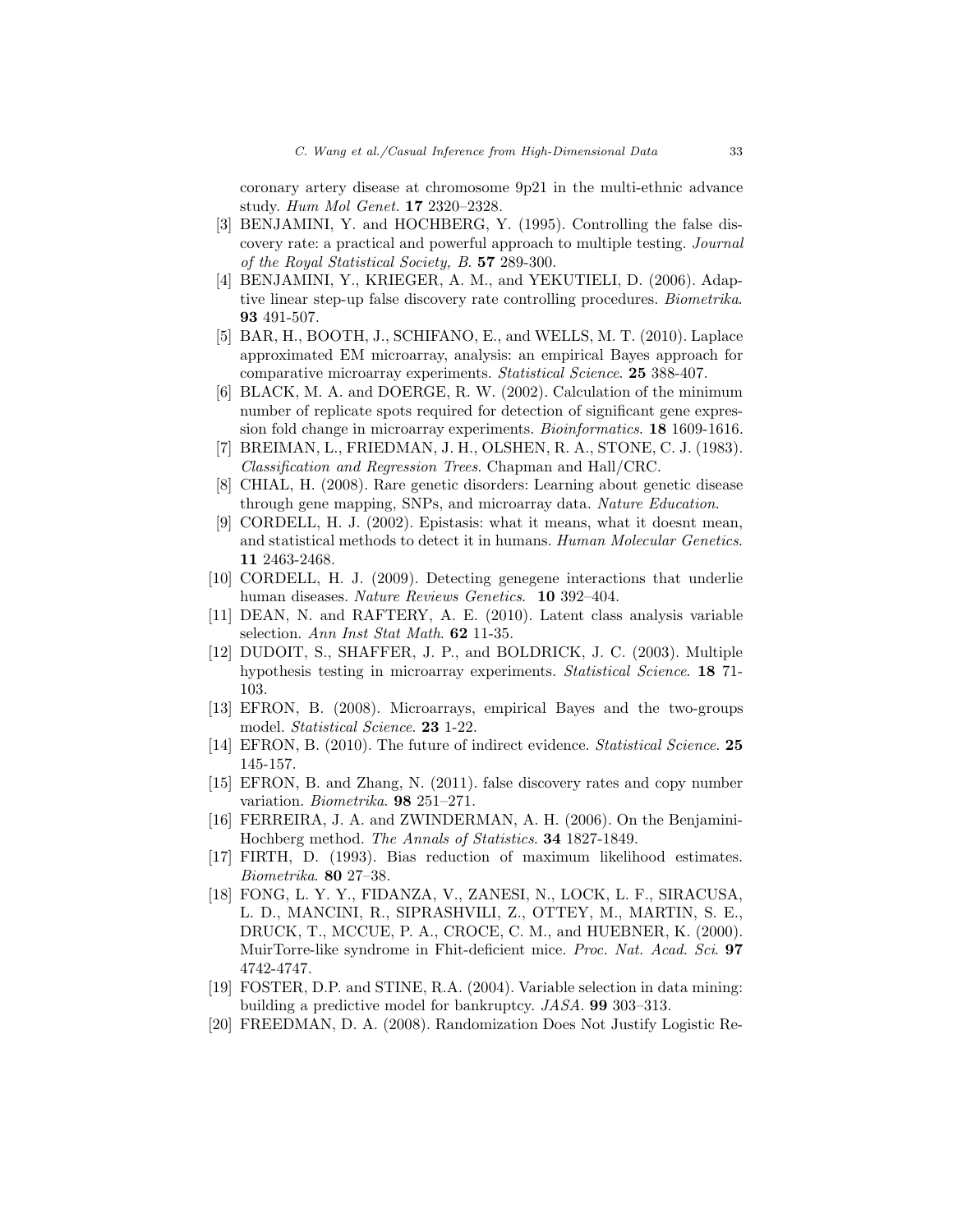gression. *Statistical Science*. 23 237–249.

- [21] FRIEDMAN, J. H. (2001). Greedy function approximation: a gradient boosting machine. *The Annals of Statistics*. 29 1189–1232.
- [22] GUYON, I. and ELISSEE FF, A. (2003). An introduction to variable and feature selection. *J. of Machine Learning Research*. 3 1157–1182.
- [23] HAND. D. J. (2008). Breast cancer diagnosis from proteomic mass spectrometry data: a comparative evaluation. *Statistical Applications in Genetics and Moecular Biology*. 7 article 15.
- [24] HASTIE, T., FRIEDMAN, J. H., and TIBSHIRANI, R. (2011). *The Elements of Statistical Learning*. Springer-Verlag.
- [25] HEINZE, G. and SCHEMPER, M. (2002). A solution to the problem of separation in logistic regression. *Statistics in Medicine*. 21 2409–2419.
- [26] HOLLAND, P. W. (1986). Statistics and causal inference. *JASA*. 81 945– 960.
- [27] HU, Q., PAN, W., AN, S., MA, P., and WEI, J. (2010). An efficient gene selection technique for cancer recognition based on neighborhood mutual information. *Int. J. Machine Learning & Cyber*. 1 63–74.
- [28] HUANG, J., BREHENY, P., and MA, S. (forthcoming). A selective review of group selection in high dimensional models. *Statistical Science*. ([http://www.imstat.org/sts/future\\_papers.html](http://www.imstat.org/sts/future_papers.html)).
- [29] HUANG, J., MA, S., LI, H. Z. and ZHANG, C. H. (2011). The sparse Laplacian shrinkage estimator for high-dimensional regression. *The Annals of Statistics*. 39 2021-2046.
- [30] JEANMOUGIN M, DE REYNIES A, MARISA L, PACCARD C, NUEL G, et al. (2010). Should we abandon the t-test in the analysis of gene expression microarray data: a comparison of variance modeling strategies. *PLoS ONE*. 5 e12336.
- [31] LEE, Y. J., CHANGY, C. C. and CHAO, C. H. (2008). Incremental forward feature selection with application to microarray gene expression data. *Journal of Biopharmaceutical Statistics*. 18 827–840.
- [32] LEEK, J. T. and STOREY, J. D. (2011). The joint null criterion for multiple hypothesis tests. *Statistical Applications in Genetics and Molecular Biology*. 10 article 28.
- [33] LETTRE, G, PALMER, C. D., YOUNG, T., EJEBE, K. G., ALLAYEE, H, et al. (2011). Genome-wide association study of coronary heart disease and its risk factors in 8,090 African Americans: The NHLBI CARe Project. *PLoS Genet*. 7 e1001300.
- [34] LIU, J., JI, S., and YE, J. (2009). SLEP: Sparse learning with efficient projections. Arizona State University. (<http://www.public.asu.edu/~jye02/Software/SLEP>).
- [35] MA, P. and WEI, J. M. (2010). An efficient gene selection technique for cancer recognition based on neighborhood mutual information. Int. *J. Mach. Learn. & Cyber*. 1 63-74.
- [36] MA, S., SONG, X. and HUANG, J. (2007). Supervised group Lasso with applications to microarray data analysis. *BMC Bioinformatics*. 8 1186– 1471.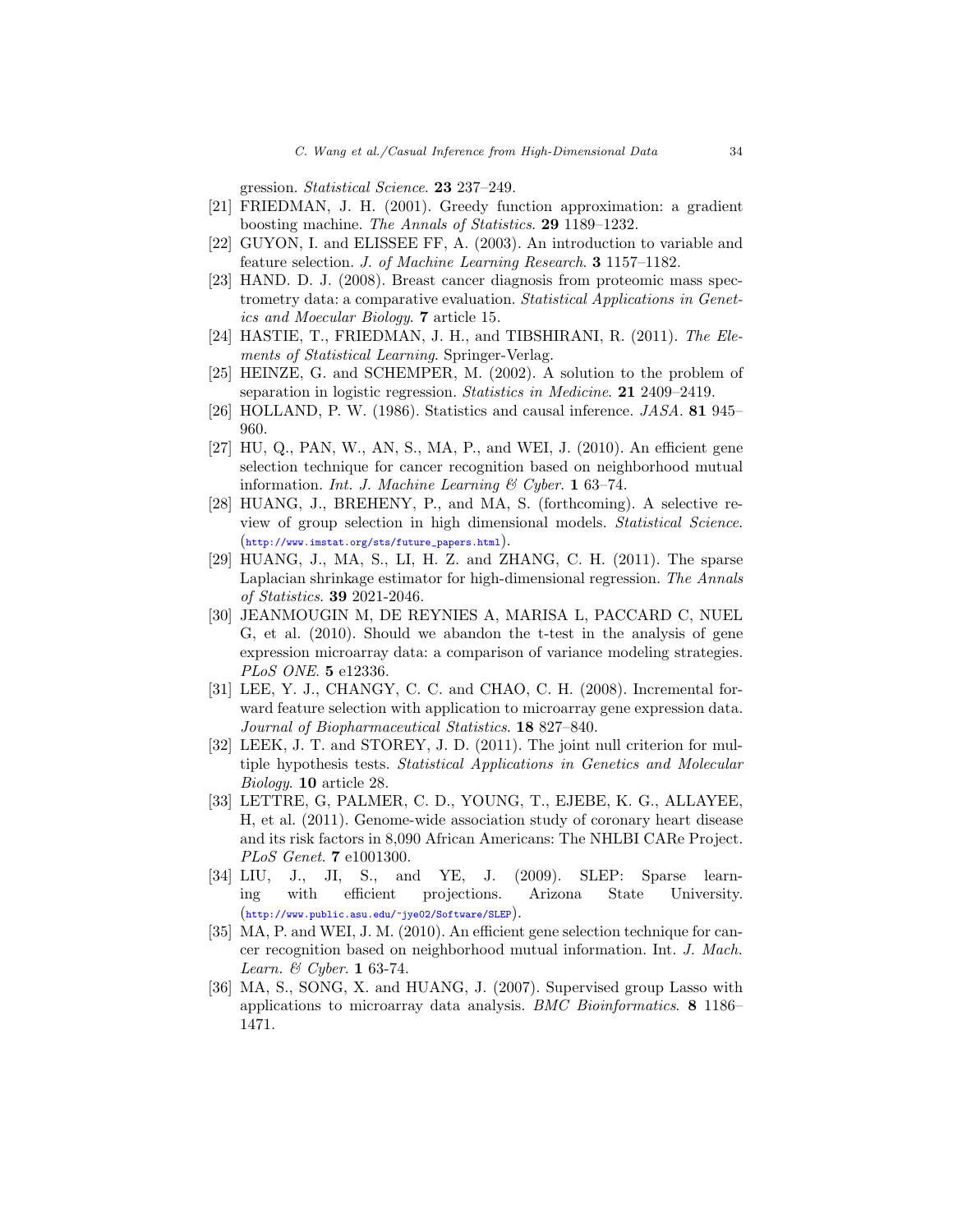- [37] MAGIDSON, J. (2010). Correlated component regression: a prediction/classification methodology for possibly many features, *Proceedings of the 2010 Joint Statistical Meeting*. (<http://statisticalinnovations.com/technicalsupport/CCR.AMSTAT.pdf>).
- [38] MONGAN, M.A., DUNN II, R.T. et al. (2010). A novel statistical algorithm for gene expression analysis helps differentiate pregnane X receptordependent and independent mechanisms of toxicity. *PLoS One*. 5 e15595.
- [39] NAIK, P. A., HAGERTY, M. R., and TSAI, C. L. (2000). A new dimension reduction approach for data-rich marketing environments: sliced inverse regression. *J. of Marketing Research*. 37 88–101.
- [40] PARK, M. Y. and HASTIE, T. (2008). Penalized logistic regression for detecting gene interactions. *Biostatistics*. 9 30–50.
- [41] PEREIRA, B. and RAO. C. R. (2009). *Data mining using neural networks: a guide for statisticians*.
- [42] PHENIX H., MORIN K., BATENCHUK C., PARKER J., ABEDI V., et al. (2011). Quantitative epistasis analysis and pathway inference from genetic interaction data. *PLoS Comput Biol*. 7 e1002048.
- [43] RAO, K. N., NAGIREDDY, S., and CHAKRABARTI, S. (2011). Complex genetic mechanisms in glaucoma: an overview. *Indian J. Ophthalmol*. 59 31–42.
- [44] RITCHIE, M. D., HAHN, L. W., ROODI, N., BAILEY, R., DUPONT, W. D., PARL, F. F. and MOORE, J. H. (2001). Multifactor-dimensionality reduction reveals high-order interactions among estrogen-metabolism genes in sporadic breast cancer. *Amer. J. Human Genet*. 69 138–147.
- [45] SHMUELI, G. (2010). To explain or to predict? *Statistical Science*. 25 289–310.
- [46] SIERRA, A. and ECHEVERRIA, A. (2003). Skipping Fishers criterion. *Lecture Notes in Computer Science*. 962-969. Springer-Verlag.
- [47] SINGH, D., FEBBO, P. G., ROSS, K. et al. (2002). Gene expression correlates of clinical prostate cancer behavior. *Cancer Cell*. 1 203–209.
- [48] STEEN, K. V. (2011). Travelling the world of gene-gene interactions. *Briefings in Bioinformatics*. 13 1–19.
- [49] STIGLER, S. M. (2010). The changing history of robustness. *The American Statistician*. 64 277–281.
- [50] STOKES, H. H. (2004). On the advantage of using two or more econometric software systems to solve the same problem. *J. Econ & Soc Measurement*. 29 307–320.
- [51] STOREY, J. D. (2010). False discovery rates. *International Encyclopedia of Statistical Science*. 504–508. Lovric, M. (editor). Springer.
- [52] SU, Y., MURALI, T. M., PAVLOVIC, V. et al. (2003). RankGene: identification of diagnostic genes based on expression data. *Bioinformatics Applications*. 19 1578-1579.
- [53] VINZI, V. E., CHIN, W. W., HENSELER, J., WANG, H. (2010), Eds., Handbook of Partial Least Squares, Springer. WANG, L., LIU, X., LIANG, H. AND CARROLL, R. J. (2011). Estimation and variable selection for generalized additive partial linear models. *The Annals of Statistics*. 39 1827-